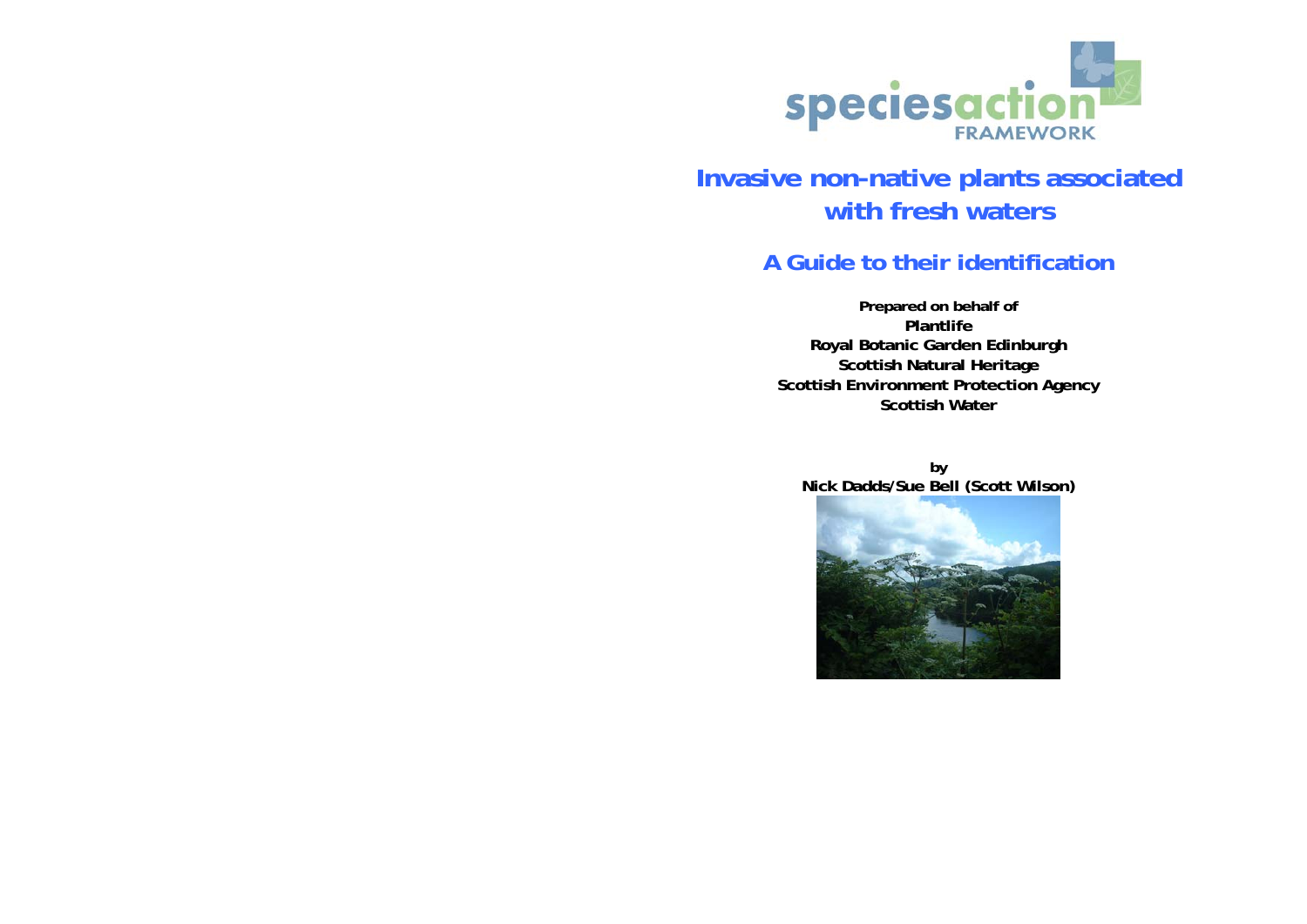# **Contents**

| What special restrictions apply to non-native species?  4     |
|---------------------------------------------------------------|
| What should I do if I find one of the plants included in this |
|                                                               |
| Am I likely to find one of the plants included in this guide? |
|                                                               |
| Section A: Plants Associated With River                       |
| Margins                                                       |
| Giant Hogweed Heracleum mantegazzianum  9                     |
| Japanese Knotweed Fallopia japonica 12                        |
| Himalayan Balsam Impatiens glandulifera  14                   |
| Section B: Plants that float on the water                     |
| surface                                                       |
|                                                               |
| Floating Pennywort Hydrocotyle ranunculoides 17               |
| General notes: management information can be found at         |
| www.ceh.ac.uk/sections/wq/CAPMInformationsheets.htm 17        |

| Water-primroses Ludwigia grandiflora 18<br>Water-hyacinth Eichhornia crassipes 19 |    |
|-----------------------------------------------------------------------------------|----|
| Section C: Plants that are fully or partially                                     |    |
|                                                                                   | 21 |
| Canadian Waterweed Elodea canadensis & Nuttall's                                  |    |
|                                                                                   |    |
| Curly Waterweed Lagarosiphon major  23                                            |    |
|                                                                                   |    |
| Parrot's-feather Myriophyllum aquaticum (also M.                                  |    |
| brasiliense, M. proserpinacoides and M. propium)  25                              |    |
|                                                                                   |    |
|                                                                                   |    |
|                                                                                   |    |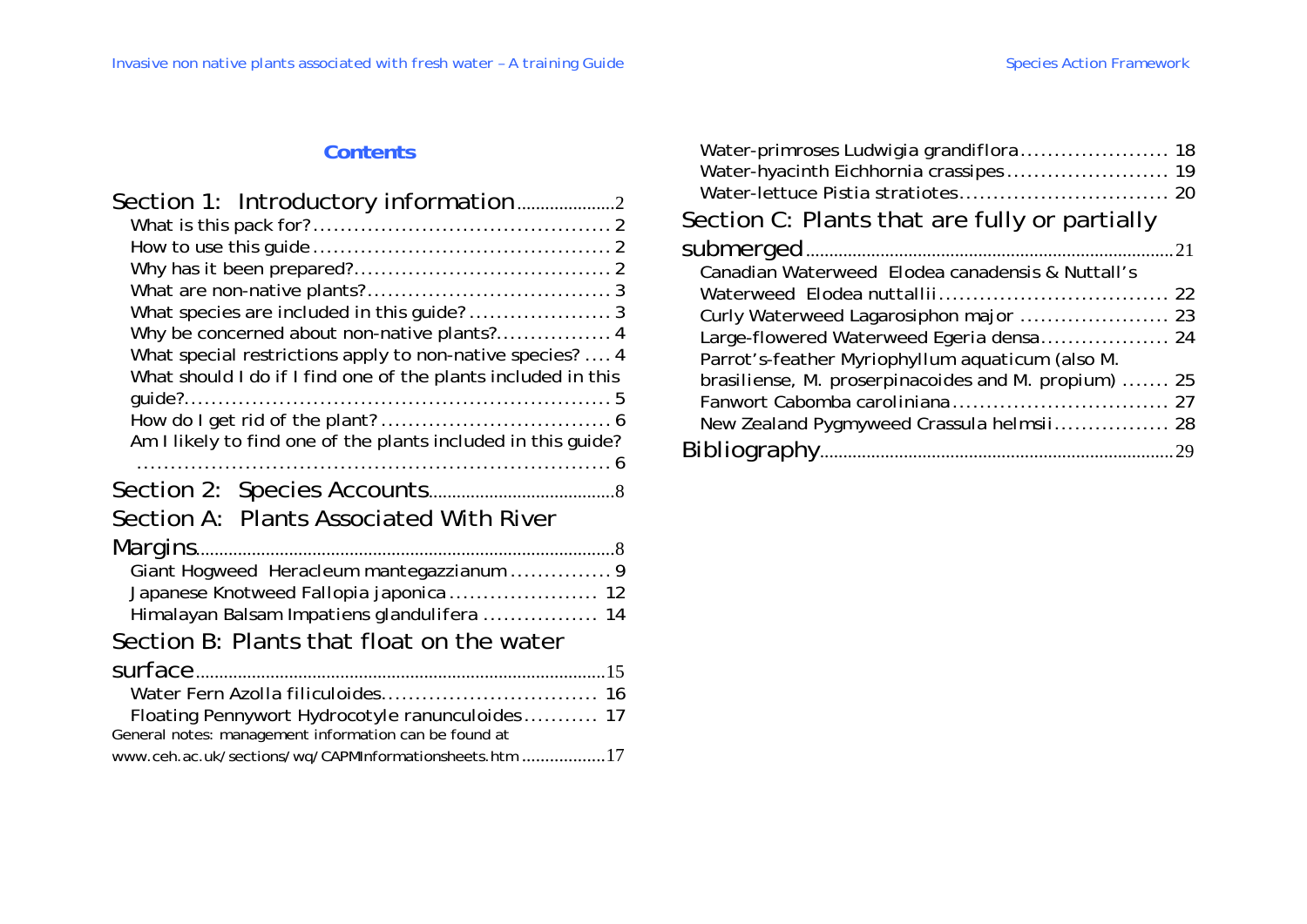# **What is this pack for?**

This pack provides guidance for identifying several invasive non-native plants associated with water, which are either already problematic in Scotland, or may become so.

The pack comprises:

- A PowerPoint presentation and accompanying notes;
- This identification guide.

# **How to use this guide**

This guide is divided into two parts. The first provides introductory information about why the pack has been prepared, what species have been included, and general information about non-native invasive plants, their distribution and control. The second part provides detailed accounts for each of the species covered by this guide. The species accounts have been grouped according to the growth form of the plant:

- Section A: Plants associated with river margins;
- Section B: Plants that float on the water surface;
- Section C: plants that are fully or partially submerged.

Each species account contains details of how to identify the plant, other species with which it might be confused, and any special restrictions that may apply to its management.

# **Why has it been prepared?**

The pack has been prepared as part of the Species Action Framework (SAF). The SAF received a Ministerial launch in January 2007 and sets out a strategic approach to species management in Scotland. In addition, 32 species have been identified as the focus of new management action for five years from 2007. Scottish Natural Heritage

# **Section 1: Introductory information**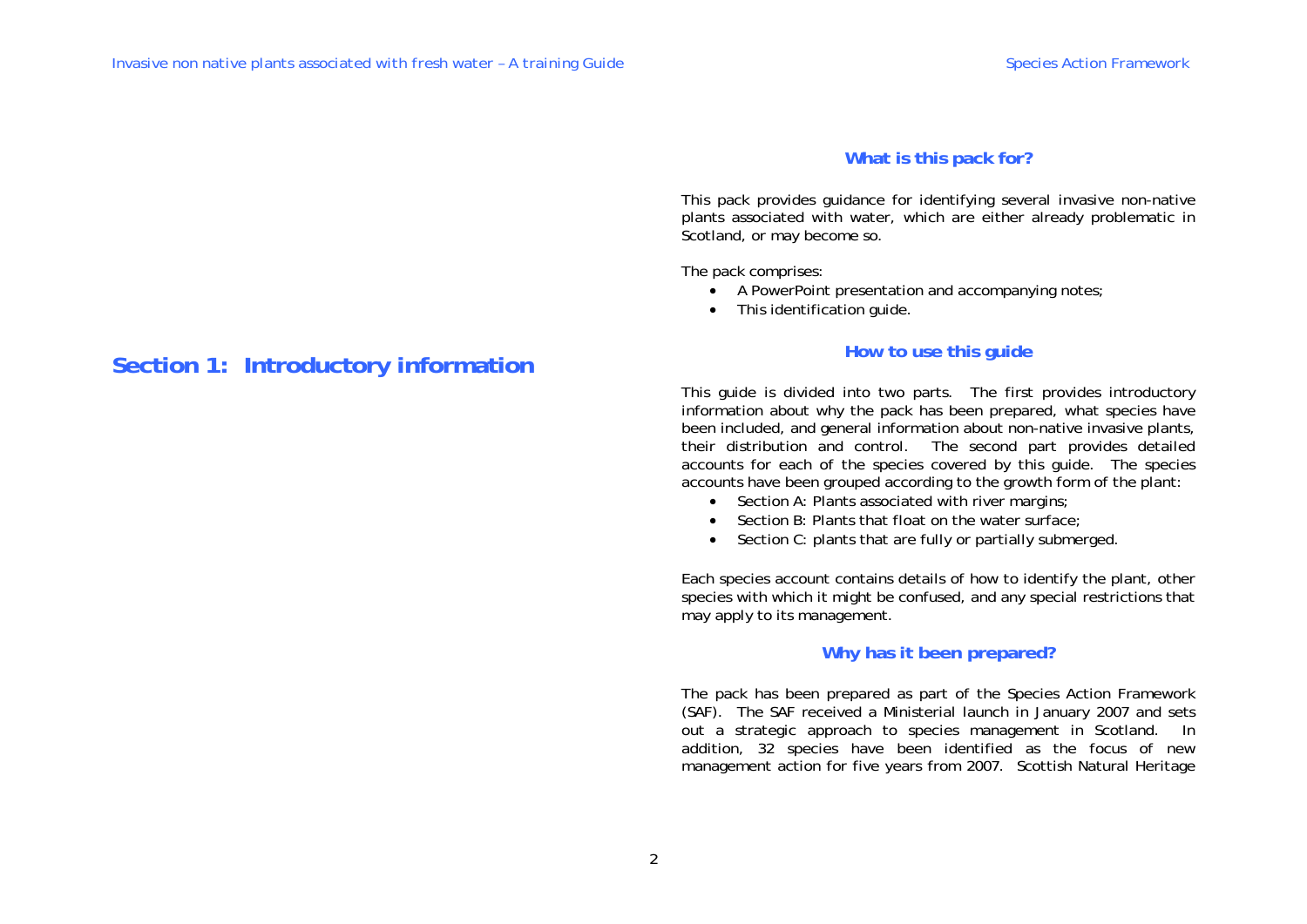(SNH) works with a range of partners in developing this work and further information can be found at www.snh.org.uk/speciesactionframework.

One of the 32 SAF species is the invasive non-native species, New Zealand pygmyweed *Crassula helmsii*. A five-year SAF implementation plan has been developed for this species. However, other invasive nonnative plants associated with freshwater also threaten Scotland's biodiversity, and the SAF action for New Zealand pygmyweed is being used to highlight the wider management issues associated with the invasive species covered in this guide.

This training manual has been prepared to raise awareness of particular invasive species, in order that information about their distribution can be obtained, to assist in their management and eradication.

# **What are non-native plants?**

Plants, which have been introduced by humans, on purpose or by accident, into an area where they don't naturally occur, are regarded as *non-native* (or *alien*). There are a great many of these in the UK: of some 3000 flowering plants and ferns living wild in the UK, over 1400 (nearly half!) are non-native introductions.

The vast majority of non-native plants co-exist with our native plants to little or no detrimental effect. A small number of non-native plants are *invasive*, meaning that they are persistent and are able to spread easily and rapidly, with little to control their growth. Whilst some native plants can become invasive ('weeds'), they do not cause as much damage as non-native invasive plants.

# **What species are included in this guide?**

This guide covers fifteen non-native species that are found growing in, or near to, watercourses (See Box 1). It is not intended to provide a comprehensive guide to either all non-native species, or to all water plants. It does, however, cover some of the species that are considered currently, or potentially, to pose the greatest risk to native species in Scotland and have been identified from three sources:

- Some of the the UKTAG list of species considered to have a high impact in the UK;
- Some of the species listed on Schedule 9 (Sch9) of the Wildlife & Countryside Act 1981 (& amendments);
- Some of the species identified by Plantlife as of particular concern.

# **Box 1. Species included in this guide**

**Plants associated with river margins**  Giant hogweed (*Heracleum mantegazzianum*) Japanese knotweed (*Fallopia japonica*) Himalayan balsam (*Impatiens glandulifera*)

**Plants that float on the water surface:**  Water fern (*Azolla filiculoides*) Floating pennywort (*Hydrocotyle ranunculoides*) Water primrose (*Ludwigia grandiflora*) Water hyacinth (*Eichornia crassipes*) Water lettuce (*Pistia stratiotes*)

**Plants that are fully or partially submerged**  Canadian pondweed (*Elodea canadensis*) Nuttall's pondweed (*Elodea nuttallii*) Curly waterweed (*Lagarosiphon major*) Large flowered waterweed (*Egeria densa*) Parrot's feather (*Myriophyllum aquaticum*) Fanwort (*Caboma caroliniana*) New Zealand pygmyweed (*Crassula helmsii*)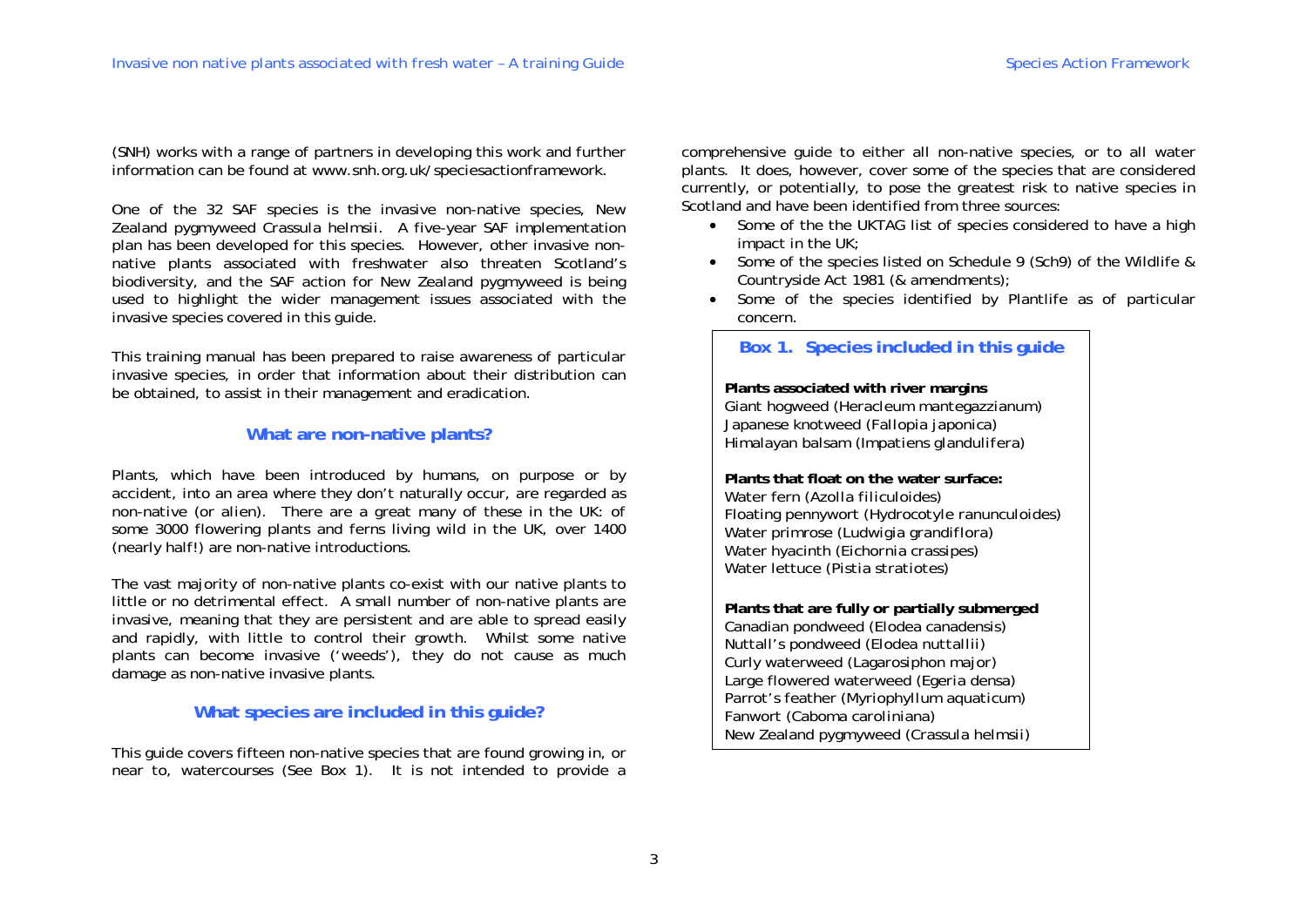Some of the species included in this guide are widespread and common throughout Scotland, whilst others have a more limited distribution within the UK, or have yet to be recorded from the wild.

# **Why be concerned about non-native plants?**

Invasive non-native plants cause both environmental and economic damage. They often out-compete native plants, causing a loss of biodiversity and changing the structure of habitats. Aquatic or waterside invasive plants can hinder waterway navigation, cause death of native aquatic plants and animals by deoxygenating and shading water, disrupt water flow, impede drainage systems, cause river bank erosion, increase flood risk, damage flood defences and affect drinking water supplies. One invasive non-native plant, Japanese knotweed, can grow through walls, tarmac and concrete. Another, giant hogweed, is hazardous to human health.

It is often difficult to eradicate a population of invasive, non-native plants, owing to the characteristics that make them invasive in the first place. In some cases, particularly with aquatic invasive plants, it may be impossible to eradicate them once they are well-established. In these cases management by control measures and monitoring may be the only option. Eradication or control of invasive non-native plants can be very expensive. For example, the cost of attempting to eradicate Japanese knotweed in the UK was estimated at £1.5 - 2.6 billion<sup>1</sup>, and the current *yearly* estimate for controlling floating pennywort is £250 - 300 thousand.

Some invasive, non-native species are controlled through legislation (see below).

# **What special restrictions apply to non-native species?**

Some of the species included in this guide are listed on Schedule 9 (Sch9) of the Wildlife & Countryside Act (WCA) 1981 (& amendments).

Section 14 of the (WCA) (as amended by the Nature Conservation (Scotland) Act 2004) makes it an offence to cause to grow any plant listed on Sch9 of that Act. Section 14A of the WCA (& amendments under the Nature Conservation (Scotland) Act) provides powers to the Scottish Ministers to make an order that makes it an offence to sell, offer or expose for sale, or have in one's possession or transport for the purposes of sale species listed on Sch9. In Scotland, a consultation exercise on which species should be covered by such a ban on sale has been undertaken (ended Feb 2007). At the time that this pack was produced no orders banning the sale of plant species has been produced. Readers are advised to check the current legislative situation<sup>2</sup>. Those species included on Sch9 in Scotland, and covered by this guide are included in Box 2.

Additionally, two of the species (giant hogweed, Japanese knotweed) are also covered by the Environmental Protection Act 1990. Under this legislation, any plant material of these species, and any soil contaminated with them, is classed as controlled waste.

<sup>&</sup>lt;sup>1</sup> Guidance for the control of invasive weeds in or near fresh water <code>FA</code>

<sup>2</sup> See http://www.scotland.gov.uk/Topics/Environment/Wildlife-Habitats/InvasiveSpecies/legislation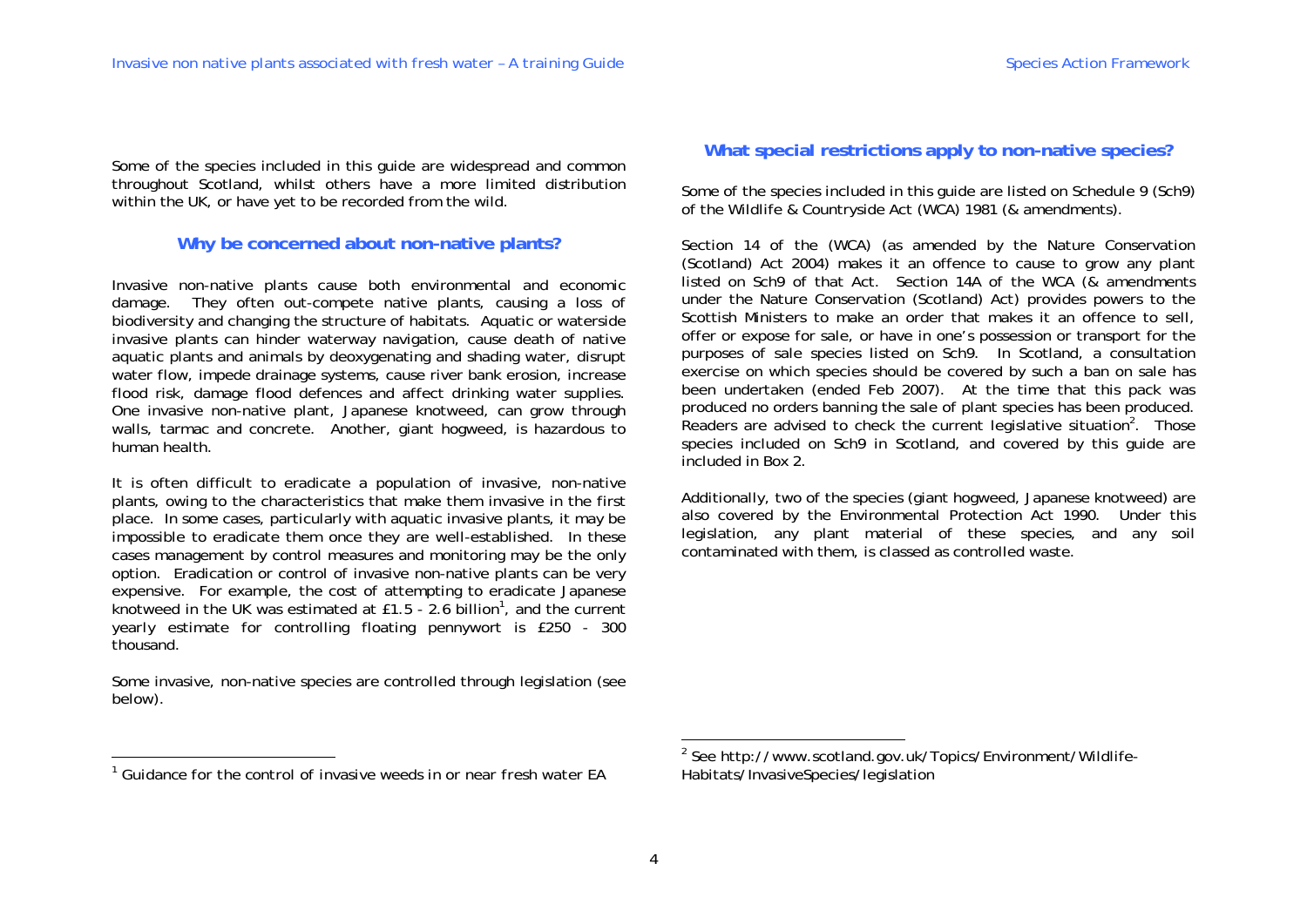**Box 2. Plant species listed on Sch9 in Scotland covered by this guide, which it is illegal to plant or spread:** 

**Plants associated with river margins**  Giant hogweed Japanese knotweed

**Plants that float on the water surface** Water fern Floating pennywort Water hyacinth Water lettuce

**Plants that are fully or partially submerged**  Curly waterweed Parrot's feather Fanwort New Zealand pygmyweed

Sch9 is amended at intervals, and readers are recommended to refer to the current list of species included on Sch9 and the restrictions imposed.

# **What should I do if I find one of the plants included in this guide?**

If you find any of the plants included in this guide it is recommended that you do the following:

# **1. Do not disturb the plants**

Many water plants are able to spread from very small vegetative fragments; indeed for many of the plants covered in this guide it is their only means of colonisation. The stems can be very brittle, so breaking them up increases the chance of their spread.

Other species, such as giant hogweed, produce prolific seeds that can easily become attached to clothing and muddy boots.

## **2. Ensure that you do not help transport these plants to other water bodies**

As noted above, all the species covered by this guide are very successful at colonising new areas. Make sure that any equipment that has been in contact with these plants or water bodies containing them (e.g. boat propellers, boots, plant grabs etc.) is clear of any plant material and washed before using in other water bodies.

## **3. Note the location**

Keep a record of where you found the plant (at least a 6-figure grid reference, or use a GPS), and an estimate of how much of it there was (e.g. one plant, or, it covered  $1m^2$ ).

# **4. Check your identification**

DO NOT TAKE A SAMPLE! Instead, take a photo if possible to confirm your identification.

# **5. Submit a record**

Submit records of what you have found (including photos) and where, to the local Botanical Society of the British Isles (BSBI) plant recorder. The recorders compile data about the distribution of species in their local area and will be able to confirm your identification. Records can be submitted online at www.bsbi.org.uk.

Alternatively, submit the record to the Local Records Centre, if there is one in the area. Contact details for local records centres can be obtained at http://www.nbn-nfbr.org.uk/nfbr.php.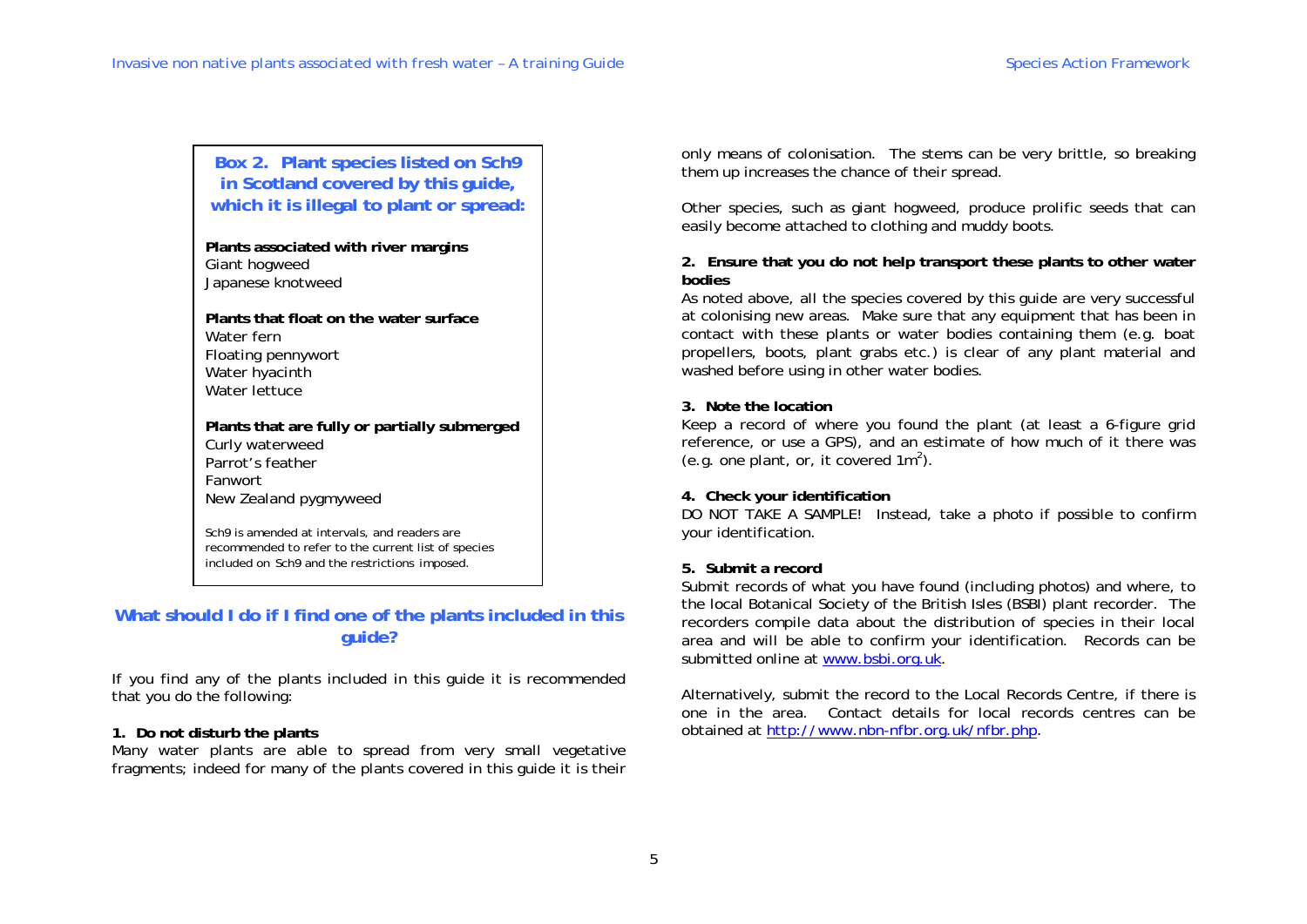From time to time special recording schemes may be established for particular species. Any schemes in place at the time that this guide was produced are included in the individual species accounts.

#### **6. Tell the landowner**

If you know who owns the land you may wish to let them know what you have found, particularly if it is a species listed on SCH9.

# **How do I get rid of the plant?**

Management of aquatic weeds is complex and the best method varies on the species concerned, its location, and how much is present. Even for species that are widespread in the UK (e.g. Japanese knotweed), there is no definitive control method.

This guide is not intended to provide comprehensive details of management of non-native species, but some references to useful sources of information have been provided in the bibliography. General advice can usually be obtained from the local SNH office (see www.snh.gov.uk to find your local office), or from the Scottish Environment Protection Agency (SEPA) (see www.sepa.org.uk to find your local office). Some advice on river-edge (riparian) species and waste issues associated with giant hogweed and Japanese knotweed can also be obtained from the Government website that provides advice on environmental legislation (www.netregs.gov.uk).

For the three terrestrial species included in this guide control measures usually focus on cutting, careful removal of material (including contaminated soil), and sometimes, use of herbicides.

By contrast, cutting of the truly aquatic species can actually exacerbate a weed problem, as many of the species are able to regenerate new plants from stem fragments. A variety of control measures exists including reducing light levels, altering the nutrient regime, use of chemicals (including ones which change water colour in addition to

herbicides) and biological control agents. The choice of appropriate control method has to be carefully considered, on a case-by-case basis, as control methods may be as potentially damaging to other wildlife in the water body as the invasive plant.

DO NOT apply herbicides to control any of the species included in this guide, without first consulting with SEPA. SNH should also be consulted where the water body is within, or near to, a protected area. Consult your local office if there is any doubt.

# **Am I likely to find one of the plants included in this guide?**

As noted above, this guide includes species that are widespread and others that have not yet been recorded from Scotland (but are considered to pose a potential risk). Tables 1 - 3 provide an indication of how likely it is that you will encounter a particular species (refers to records post 1950 included in distribution maps from Preston & Croft, 1997).

## **Table 1: Plants associated with river margins**

| <b>Species</b>    | Recorded in Scotland? | Comments   |
|-------------------|-----------------------|------------|
| Giant hogweed     |                       | Widespread |
| Japanese knotweed |                       | Widespread |
| Himalayan balsam  |                       | Widespread |

.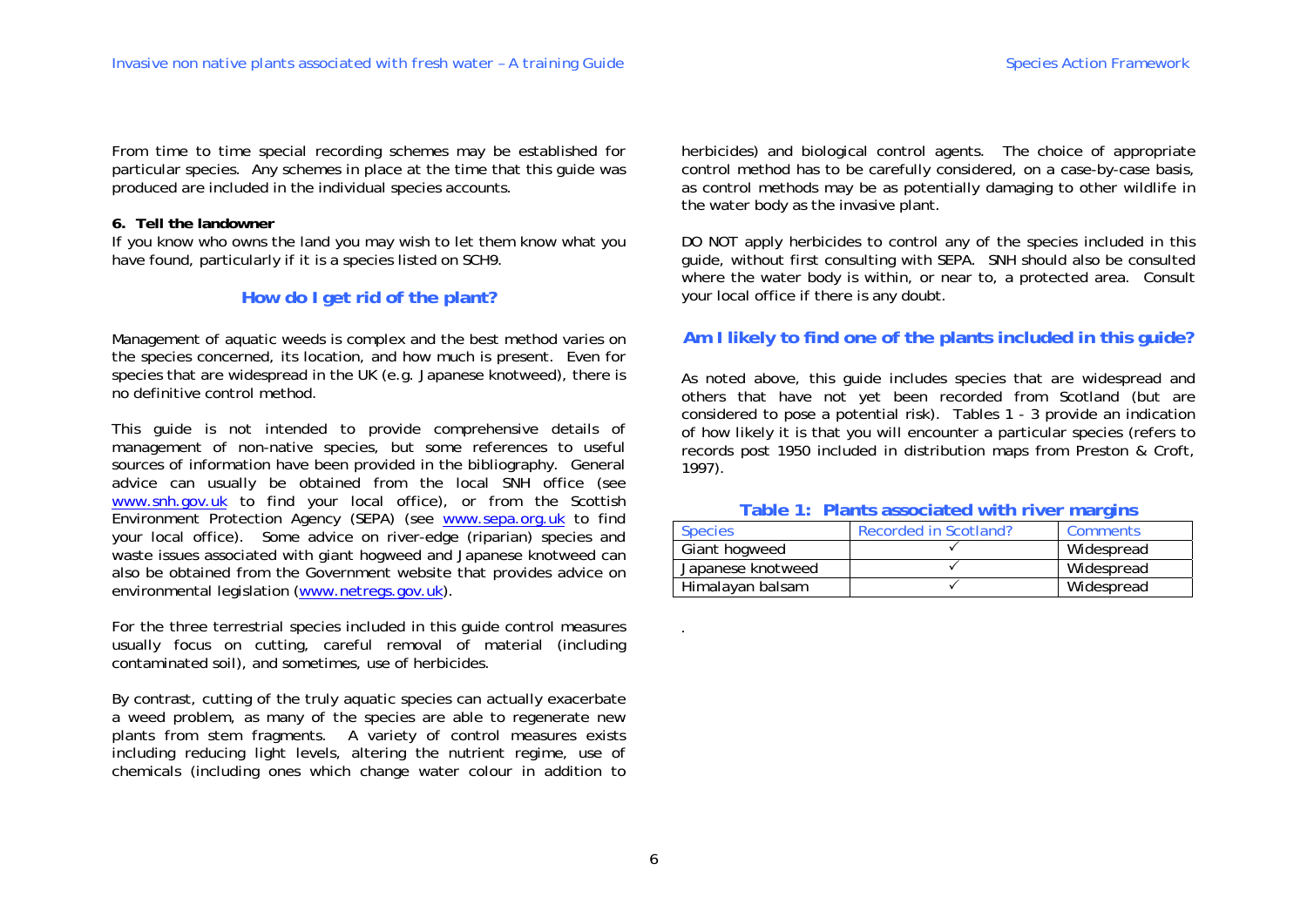| <b>Species</b>        | Recorded in<br>Scotland? | Comments                                                                                    |
|-----------------------|--------------------------|---------------------------------------------------------------------------------------------|
| Water fern            |                          | Mainly restricted to Central<br>belt                                                        |
| Floating<br>pennywort | x                        | Most records from SE England                                                                |
| Water primrose        | x                        | Distribution survey underway                                                                |
| Water hyacinth        | x                        | Not yet recorded from the<br>wild in the UK                                                 |
| Water lettuce         | x                        | Not yet resident in the wild<br>in the UK, although<br>incidental records of<br>occurrence. |

# **Table 2: Plants that float on the water surface**

# **Table 3: Plants that are fully or partially submerged**

| <b>Species</b>   | Recorded in | <b>Comments</b>                     |
|------------------|-------------|-------------------------------------|
|                  | Scotland?   |                                     |
| Canadian         |             | Widespread throughout lowland       |
| pondweed         |             | Scotland, and also in parts of the  |
|                  |             | Highlands and Islands               |
| Nuttall's        |             | Mainly recorded from Central Belt,  |
| pondweed         |             | but may be under-recorded.          |
| Curly pondweed   |             | Records from locations in central   |
|                  |             | belt and southern Highlands         |
| Large flowered   | X           | Most records from South Lancashire, |
| waterweed        |             | Wales and South Coast of England    |
| Parrot's feather | X           | Appears to be speading northwards   |
|                  |             | throughout the UK                   |
| Fanwort          |             | Limited distribution in the UK, but |
|                  |             | previous record from Forth & Clyde  |
|                  |             | Canal                               |
| New Zealand      |             | Various locations                   |
| pygmyweed        |             |                                     |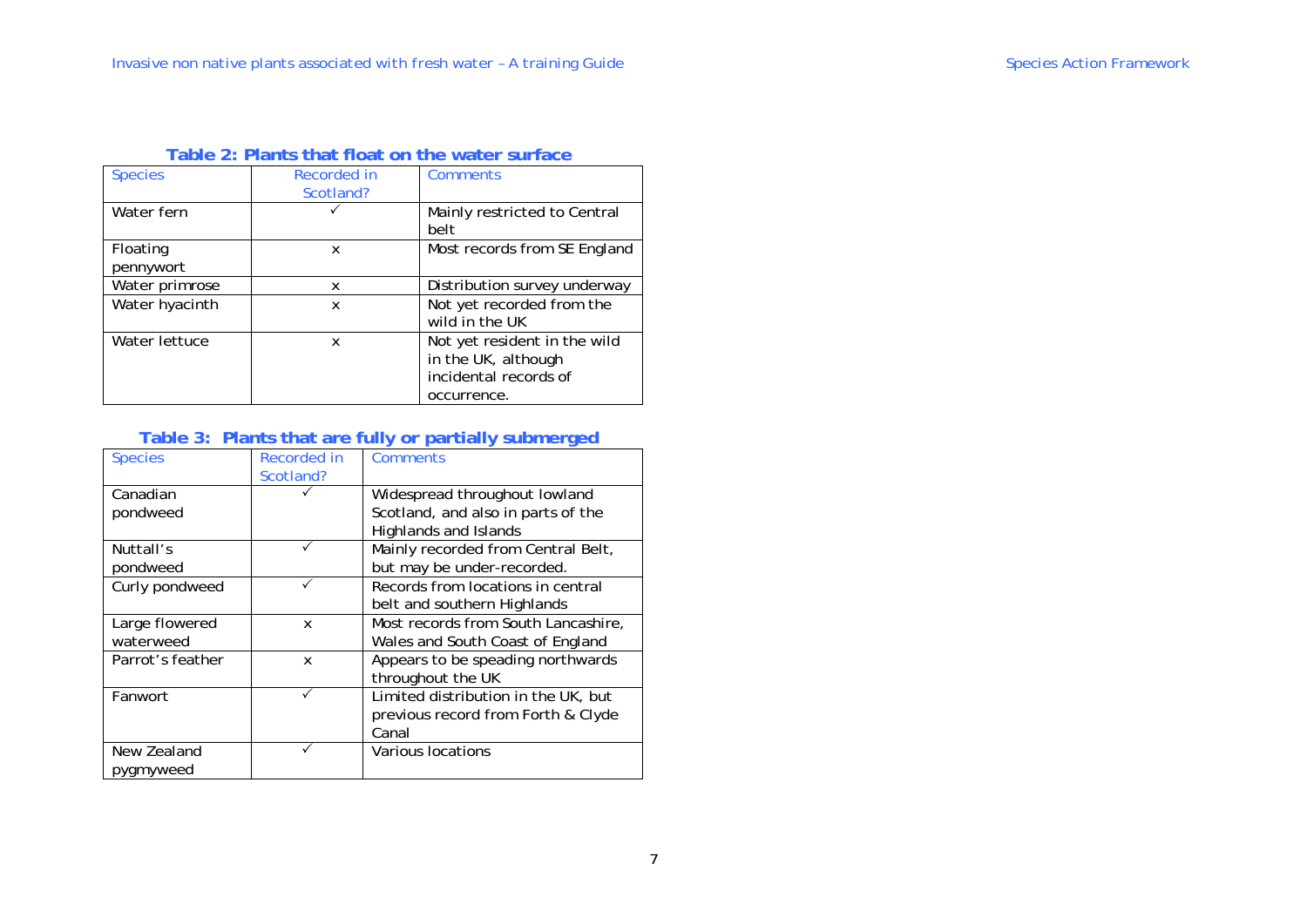Section 2: Species Accounts **Section A: Plants Associated With River Margins**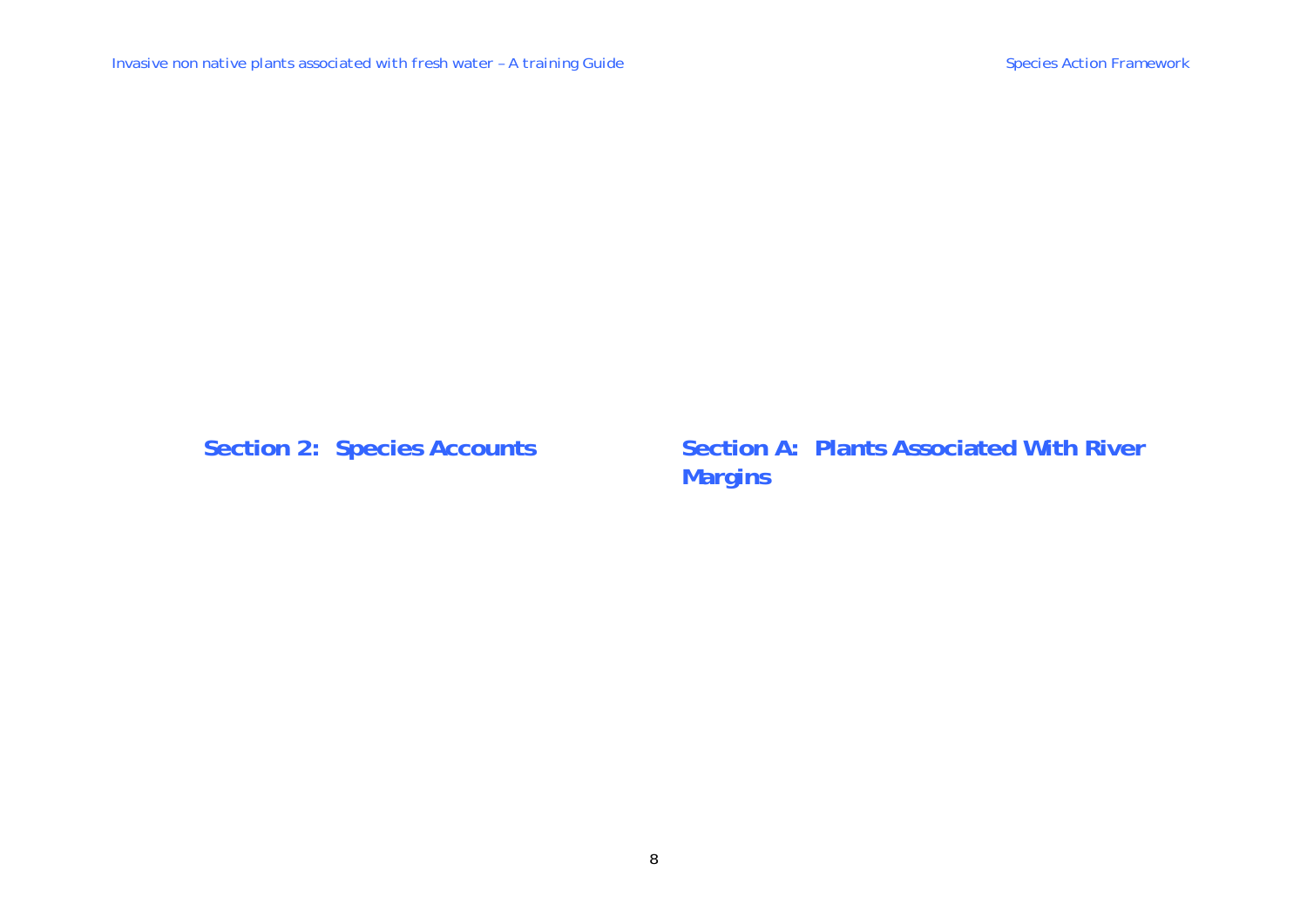# **Giant hogweed** *Heracleum mantegazzianum*

**Alias:** Giant cow parsnip, cartwheel flower; and numerous Latin synonyms including *H. giganteum* and *H. speciosum* 

© Jo Long, SEPA

**Taxonomic notes:** Giant hogweed in the UK may represent more than one species, *H. persicum* being the most likely other species present. The differences



between these species are slight, they are all invasive, and should all be treated in the same way.

#### **Origin:** Caucasus Mountains of Georgia and Russia.

**Route of introduction:** Introduced to Britain as an ornamental plant by the Victorians. First recorded in Europe at Kew Botanic Gardens in 1817, it was frequently planted elsewhere, and is now widely naturalised and increasing throughout northern Europe.

**Identification:** Mature giant hogweed is often instantly recognised by its enormous size. Prior to flowering it forms rosettes of leaves. The plant dies after flowering, and the very obvious greyish dead stems can remain standing all winter.

Stems:  $\leq$  5.5m high and  $\leq$  10cm in diameter hollow, ridged with red/purple blotches and sparse bristles.

Leaves: lowest leaves  $\leq$  2.5m long (usually rather less). Leaves are deeply divided but not into separate stalked leaflets (as in native Hogweed); **coarsely and sharply toothed** giving a rather spiky appearance; the undersides and leaf stalks are shortly hairy, the uppersides are hairless.

Flowers: June/July. Several large **umbrella-shaped flower heads 50cm or more across** made of small white flowers on **50-150 rays**, which are usually over 15cm long.

Seeds: the flowers can self-pollinate, and each plant typically produces 10-20,000 flattened, elliptical fruits, which are narrowly winged and usually about **10-15mm long**.

#### **Not to be confused with:**

Other members of the carrot (umbellifer) family, particularly native hogweed (*Heracleum sphondylium*), which is only **2m** tall, with smaller leaves  $(\leq 60$ cm long), usually has at least one pair of stalked leaflets, has **hairier leaves** (densely hairy beneath with less dense hairs above), which are **not as sharply toothed** as in giant hogweed. The flower heads have **far fewer rays** (usually no more than **20 rays**), which are usually less than 12cm long. The seeds of native hogweed are usually  $\leq$  10mm long, and are also more rounded than giant hogweed seeds (which are more elliptical).

Butterbur, which also grows along watercourses, but does not have such strongly toothed leaves, and all its leaves arise from the roots rather than a central stem.

**Habitat: e**dges of watercourses, roads and railways, and on derelict land and rubbish tips.

Prefers high nutrient and moisture levels, but can tolerate a range of soil conditions. It will grow in semi-shade but does not tolerate heavy shading.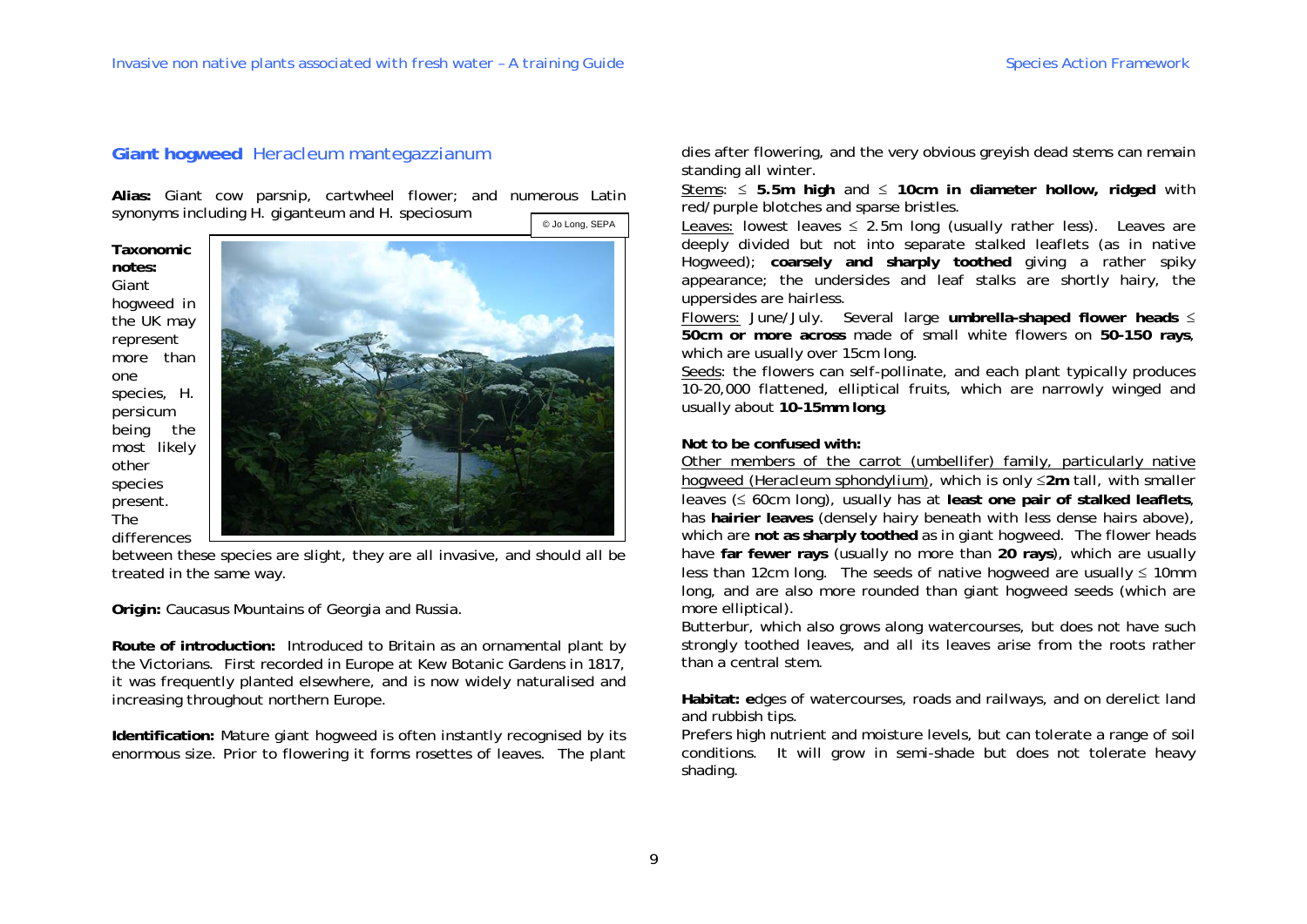It is a pioneer species that greatly benefits from human disturbance of habitats. The seeds have been known to germinate in Britain up to 600m in altitude.

The climate in Britain is ideal, as it prefers temperate, moist conditions, with a cold winter to initiate germination.

#### **Method of dispersal:**

Seed – propagation is entirely by seed, which can float on water. Seeds remain viable if dry for 15 years, although in one study of seeds buried in soil, only a small percentage survived beyond 3 years.

#### **What harm does it do?**

Health: the primary concern with giant hogweed is its ability to cause recurring painful skin blistering on the slightest touch through sensitisation to sunlight. The habitats it tends to grow in often have high nutrient levels, which increases the toxicity of the plant. Children have suffered facial blistering by using the stems as 'pea shooters'.

Biodiversity: giant hogweed can also cause other problems by growing in dense stands absorbing up to 80% of sunlight, suppressing native vegetation. This has the added consequence of increasing riverbank erosion in winter. Owing to its height, giant hogweed can suppress all plants other than trees and shrubs.

Amenity: dense stands can also restrict access to amenity areas and riverbanks, and reduce sightlines on roads.

#### **Special restrictions:**

- It is prohibited to plant, or allow the spread in the wild of this species (Sch9, WCA).
- All giant hogweed material or soil contaminated with it is classed as controlled waste under the Environmental Protection Act 1990, which must be dealt with in accordance with waste regulations.
- Giant hogweed is *not*, as often thought, a notifiable weed. SEPA/EA does not have an obligation to control it: management

of giant hogweed is the responsibility of the land owner/occupier, and must comply with SEPA/EA guidelines.

**General notes:** The first shoots of the year have been seen emerging as early as late January.

Giant hogweed does not flower until the second or third year, or longer if conditions are unfavourable.

The roots of giant hogweed are up to 60cm deep.

Management information can be obtained from Booy, O. and Wade, M. (2007) Giant Hogweed Management in the United Kingdom. RPS Group Plc. & www.netregs.gov.uk

**WARNING:** Do not touch this plant without protective clothing! All parts of giant hogweed, including the hairs on stems and leaves which can penetrate light fabric, contain toxic sap which sensitises the skin to sunlight, causing severe blistering which may recur for many years.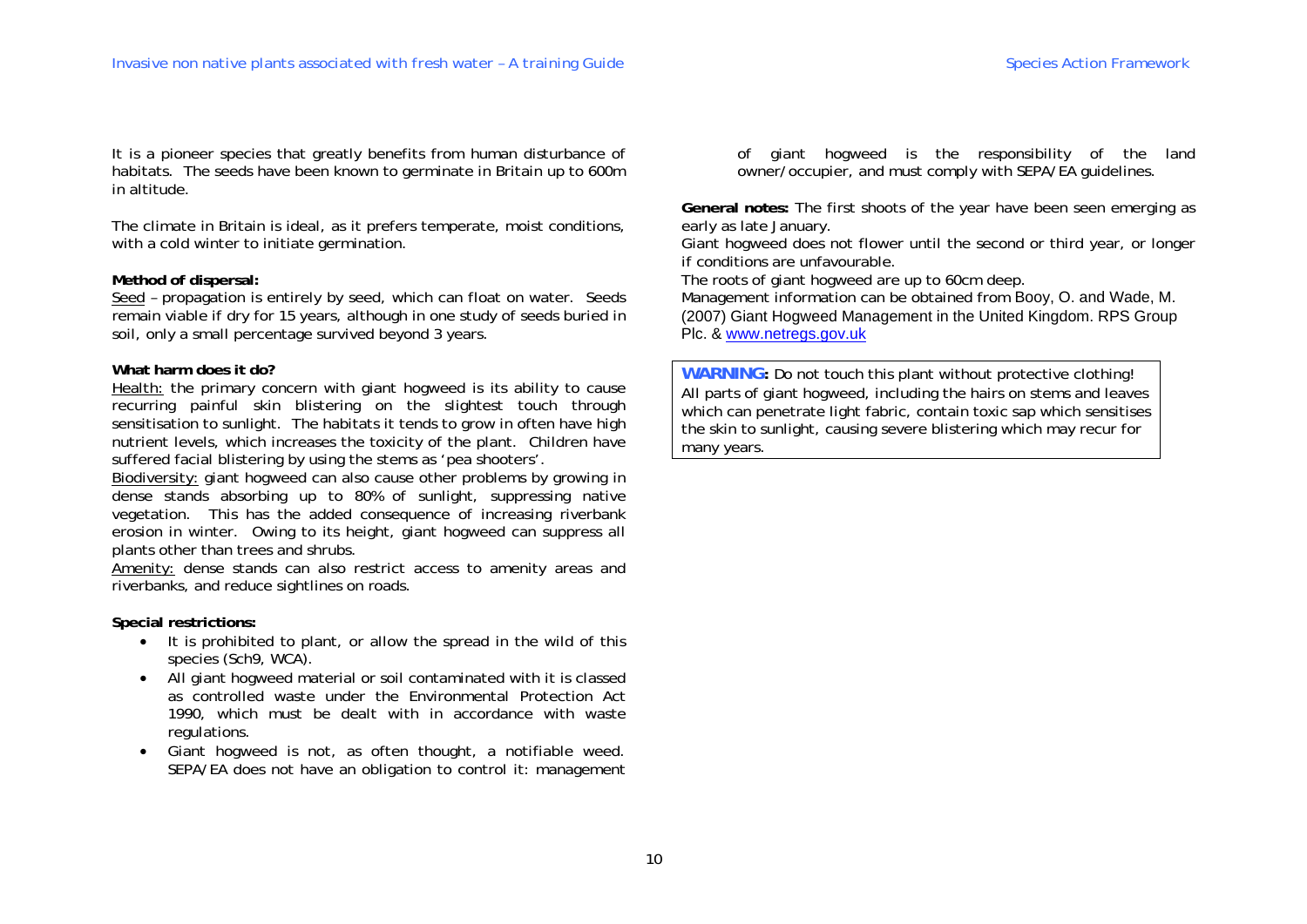

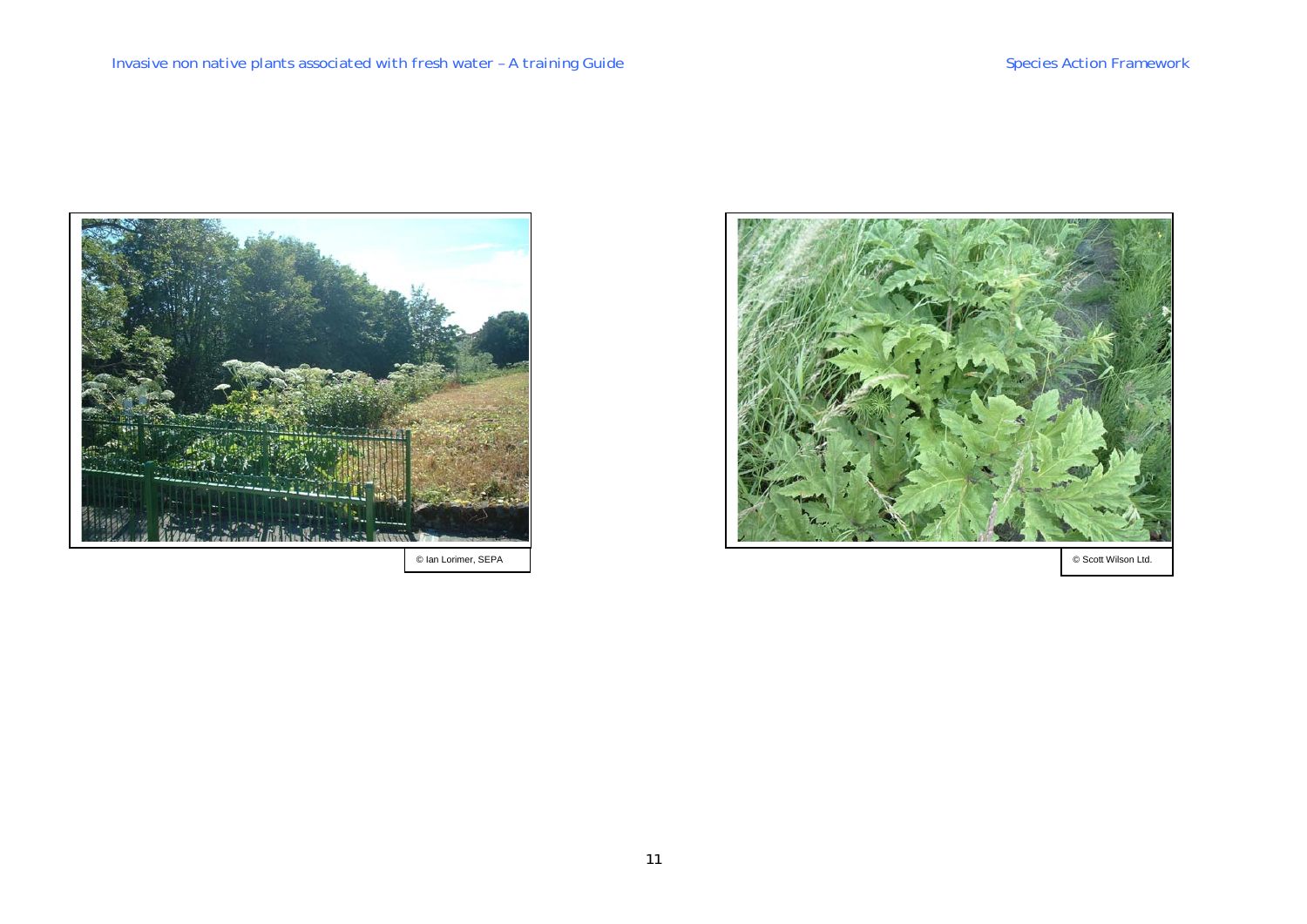# **Japanese knotweed** *Fallopia japonica*

**Alias:** *Reynoutria japonica, Polygonum cuspidatum* 

**Taxonomic notes:** two other species of exotic knotweed are also found in the UK (see below).

#### **Origin:** Eastern Asia

**Route of introduction:** it was brought to Britain by the Victorians as a garden plant, and soon escaped.

**Identification:** Japanese knotweed is usually easy to identify.

Stems: **2-3m tall**, green with red/purple speckles, **hollow**, and typically form dense and often extensive stands (although small clumps of only a few short stems do occur). The arching branches have a characteristic **zig-zag** pattern.

Leaves: **shield-shaped,** green, up to 12cm long, with a flat base and pointed tip. They are hairless, only slightly longer than wide, and are arranged **alternately** along the branches.

Flowers: abundant clusters of tiny creamy flowers are produced along the outer parts of most branches from August to October.

Seeds: since fertile male flowers are very rare on British plants, seed is produced only rarely from hybridization with other exotic knotweeds, and rarely survives (although climate change could change this).

As the aerial parts of the plant die in late autumn, the leaves turn brown (along with the rest of the plant) and can remain attached for many weeks. Even when the leaves have dropped, the zig-zag branches and tall **bamboo-like** stems are easy to identify. The dead canes may remain standing for several years. The dead parts of the plant decompose

slowly, leaving a deep litter under large stands. New red/purple shoots with furled leaves appear in March, and grow up to 40mm per day. They are produced from tough spreading rhizomes (underground stems), which are thick and woody, and snap like a carrot when fresh revealing a **yellow/orange centre**. They can reach out 7m or more from the parent plant, and up to 3m deep.

#### **Not to be confused with:**

Other exotic knotweeds - the two most likely to be encountered are giant knotweed (*Fallopia sachalinensis*) and hybrid knotweed (*Fallopia x bohemica*, the hybrid of Giant and Japanese Knotweeds). Hybrid knotweed is more common than giant knotweed and under-recorded, but not as common as Japanese knotweed.

Giant knotweed differs from Japanese knotweed in that it is even bigger (up to 5m tall), with huge leaves up to 40cm long which have a heartshaped (cordate) base; also the leaves are often significantly longer than wide, have scattered long hairs on the underside, and don't have such a drawn-out sharp tip. Hybrid knotweed (*Fallopia x bohemica*) has intermediate characters: the leaves are up to 23cm long, slightly cordate, and have scattered short hairs on the underside (of larger leaves).

When the aerial parts of these plants are dead it is not possible to identify them with any certainty unless intact dead leaves can be found (they often can be because decomposition is slow). Smaller dead stems of these knotweeds could be mistaken for dead docks (*Rumex* sp*.*), but docks don't have the hollow stems and zig-zag branch pattern.

Hybrid knotweed is as invasive as Japanese knotweed, with giant knotweed being less so. Both hybrid and giant knotweeds are to be treated in the same way as Japanese knotweed.

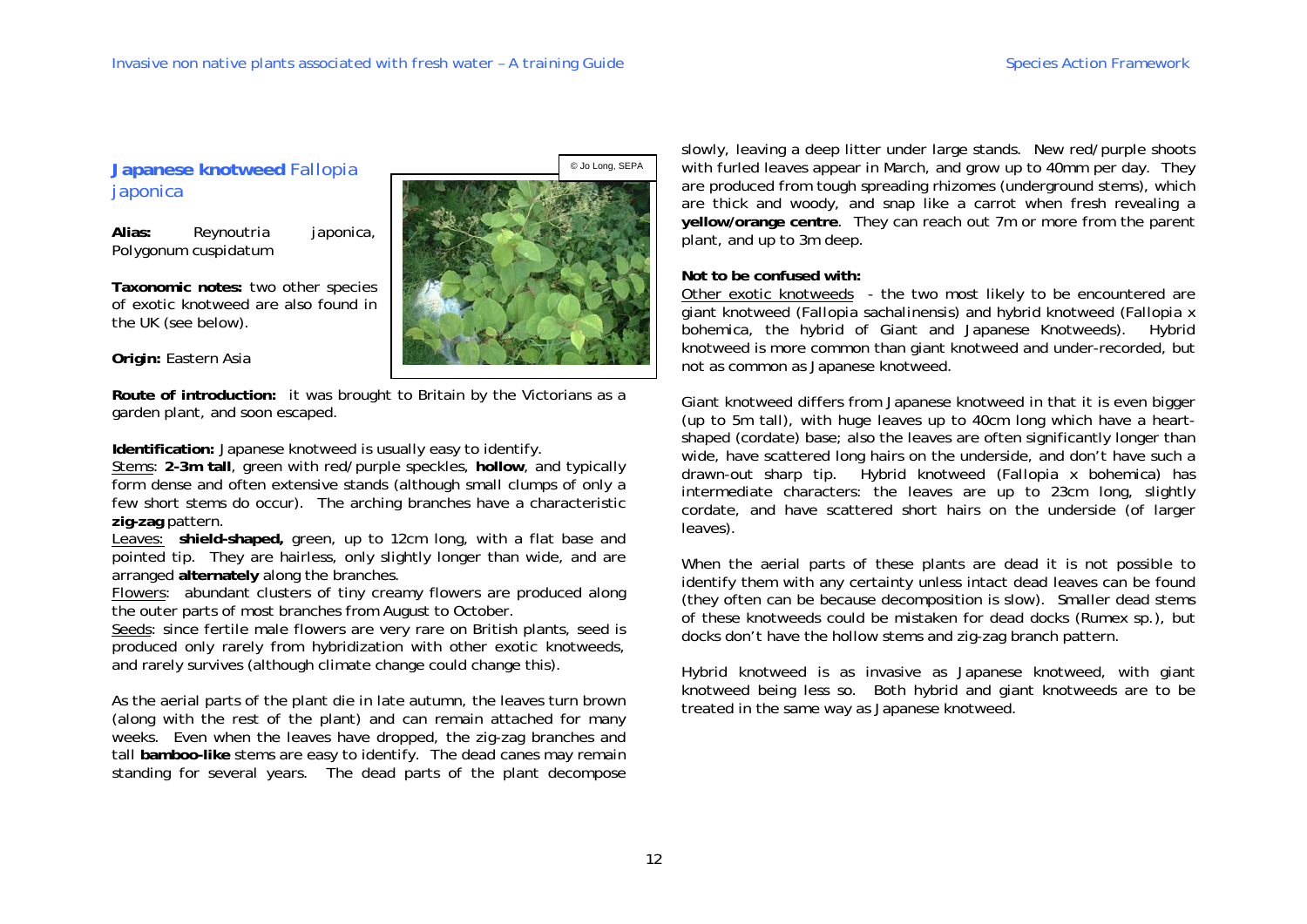**Habitat:** Gardens, edges of watercourses, roads and railways, and on derelict land. Hybrid and giant knotweeds can be found in similar situations.

Japanese knotweed prefers a temperate climate, will tolerate low temperatures (to -17 $^{\circ}$ C), high acidity, pollution and low nutrient levels. It prefers high light levels, growth being depressed under shade.

**Method of dispersal:** Small pieces of rhizome and freshly cut stem pieces can be carried by water or by human activity to new sites where they regenerate.

Whilst it rarely establishes from seed in the UK, this may alter under climate change.

#### **What harm does it do?**

Economic: knotweeds can grow through tarmac and concrete, causing structural damage to buildings and surfaces, including flood defences. Stands impede water flow and floating dead stems can cause blockages, increasing flood risk.

Biodiversity: stands of Knotweed suppress native species by casting heavy shade, and producing long-lasting leaf litter. The loss of native species can increase riverbank erosion.

Amenity: access to watercourses, and along paths, is impeded. Knotweed also causes sociological problems by trapping litter and encouraging vermin.

**Special restrictions:** 

- It is prohibited to plant, or allow the spread in the wild of this species (Sch9, Wildlife & Countryside Act).
- SEPA has set out guidelines for developers and others to avoid spreading Japanese knotweed. Prosecution could result if these aren't followed.
- Japanese knotweed is *not*, as often thought, a notifiable weed. SEPA/EA does not have an obligation to control it: management

of is the responsibility of the land owner/occupier, and must comply with SEPA/EA guidelines.

**General notes:** Japanese knotweed is the most pernicious terrestrial weed in Britain, causing a huge amount of economic and environmental harm. The IUCN lists it amongst the top 100 worst invasive plants in the world. It is now widespread throughout Britain, and has nearly doubled its distribution in the last 20 years.

Knotweed is difficult and expensive to eradicate because it proliferates from fragments as small as a little finger nail, can persist underground in a dormant state for years, and is extremely resilient to a range of conditions and herbicides. The cost of a development can increase by 10% if knotweed is present, because expensive techniques must be employed including deep burial, use of root barrier membranes, creation of bunds, transport to licensed landfill sites and repeated herbicide applications.

Management information can be obtained from: Environment Agency (2006) The Knotweed Code of Practice: managing Japanese knotweed on development sites. Environment Agency, www.netregs.gov.uk, http://www.cornwall.gov.uk/media/pdf/4/f/main\_1\_.pdf. http://www.cornwall.gov.uk/media/pdf/h/d/general\_1\_.pdf and http://www.cabi-bioscience.org/html/japanese\_knotweed\_alliance.htm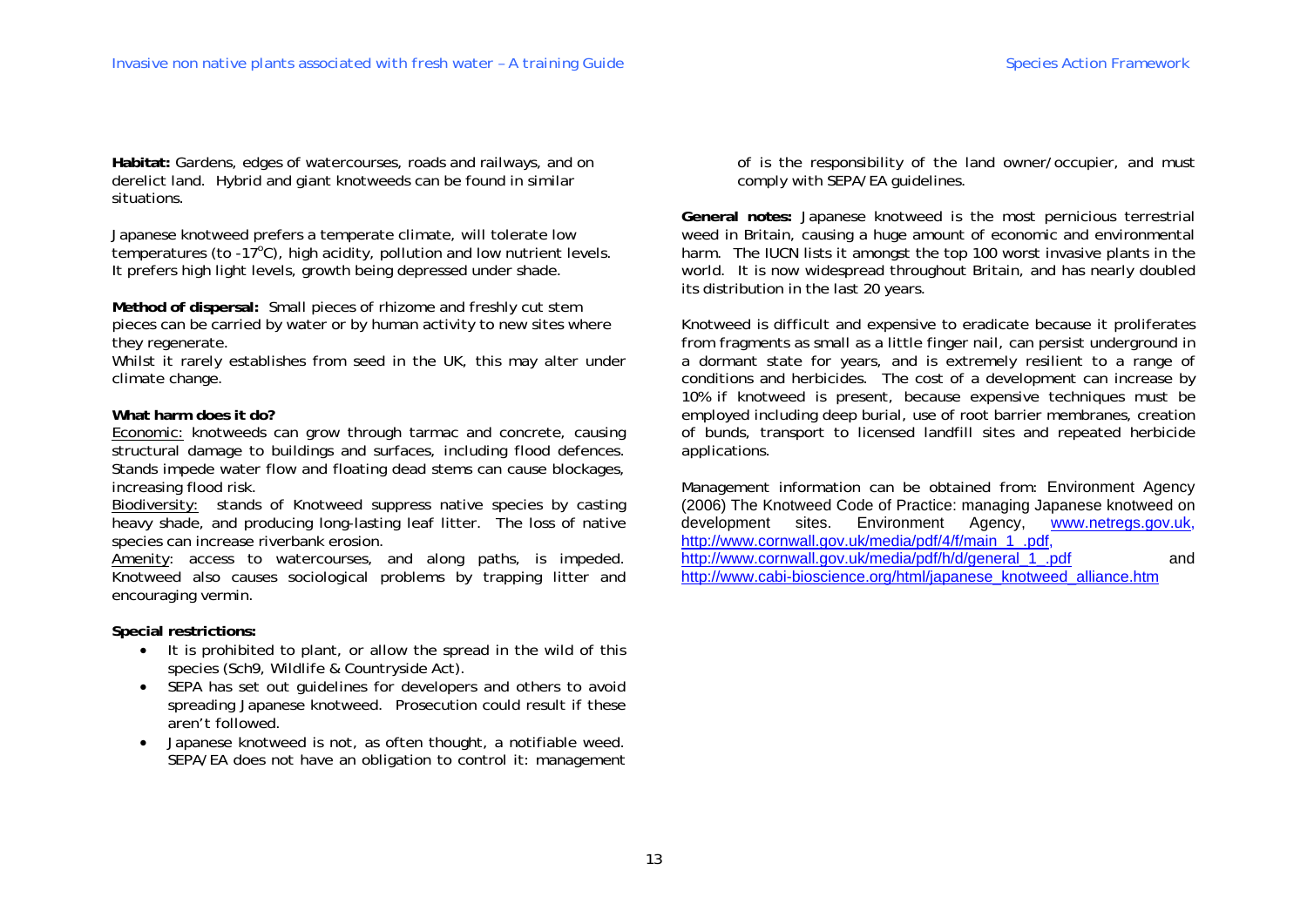# **Himalayan balsam** *Impatiens glandulifera*

**Alias:** Indian balsam, policeman's helmet

**Taxonomic notes:** other species of balsam also occur in the UK (see below).

**Origin:** South Asia/India

**Route of introduction:** introduced as an ornamental by the Victorians, in 1839 and first recorded growing wild in 1855. It is now widespread.

© Jo Long, SEPA

**Identification:** the tallest annual plant in Britain. It is a hairless, robust, rapidly-growing annual.

Stems: the hollow, jointed stems are green or sometimes **reddish**, and sometimes branch towards the top. The stems commonly reaching **1-2m** tall, and is known to reach 3m.

Leaves: The stalked, shiny, simple leaves are normally up to 15cm long, and arranged in **opposite pairs or whorls of three**. They are usually **lance-shaped** or narrowly elliptical, with numerous teeth along the edges (more than 20 on each side), and parts of the leaf (especially the midrib) may be red.

Flowers: the slipper-shaped **pink/purple** (occasionally white) flowers are up to about 4cm long, and are borne with several others on stalks arising from the base of upper leaf whorls.

Seeds: the green seed pods are up to 5cm long, and when ripe become **explosive when touched**, scattering 4-16 small round seeds up to 7m away. Each plant produces hundreds or even thousands of seeds, which can be transported by water, and can persist for 18 months.

# **Not to be confused with:**

Other species of balsam, which have **yellow or orange flowers** instead of pink ones. Vegetatively, the most obvious differences are that other Balsams have **alternate leaves** (instead of opposite pairs or whorls of 3),

their leaf midribs and stems are not usually red, and they only grow to **1m or less**. Additionally, the leaves of touch-me-not balsam (*Impatiens noli-tangere*) and orange balsam (*I. capensis*) have less than 20 teeth on each side, which are set further apart. Small-flowered balsam (*I. parviflora*) has leaves with a similar density of teeth and often similar length, but they are broadly elliptical and not as narrow as typical Himalayan balsam leaves, and lack a red midrib.

**Habitat: m**ainly riverbanks, and other damp places such as ditches, wet meadows and waste ground.

It has no tolerance to drought or frost, but is tolerant of a wide range of soil conditions and semi-shade.

As it is an annual, it requires open sites for germination, and is favoured by habitat disturbance.

#### **Method of dispersal**

Seed - it spreads to new areas by the explosive scattering of its seeds, by water dispersal or by dumping of garden plants.

#### **What harm does it do?**

Biodiversity: it can form dense stands that reduce or suppress native plants.

It has also been suggested that the nectar-rich flowers may attract pollinators away from native plants, possibly reducing their reproductive success.

Amenity: potential for erosion problems in winter in areas where Himalayan balsam has suppressed the native flora as when it dies back it can leave river banks bare.

**Special restrictions: n**one

**General notes:** its range is likely to increase with global warming. Management advice can be obtained from www.netregs.gov.uk and www.ceh.ac.uk/sections/wq/CAPMinformationsheets.htm

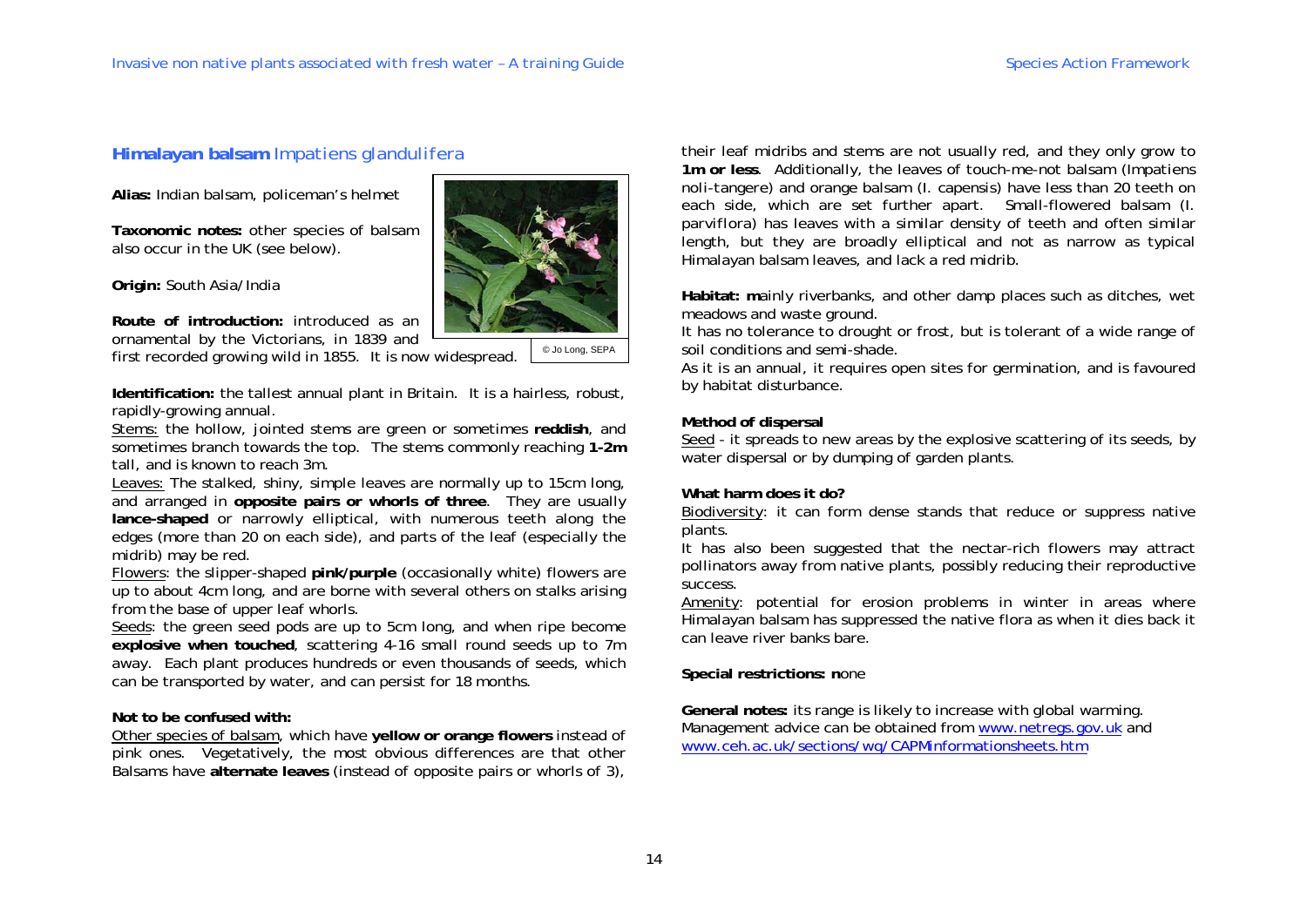**Section B: Plants that float on the water surface**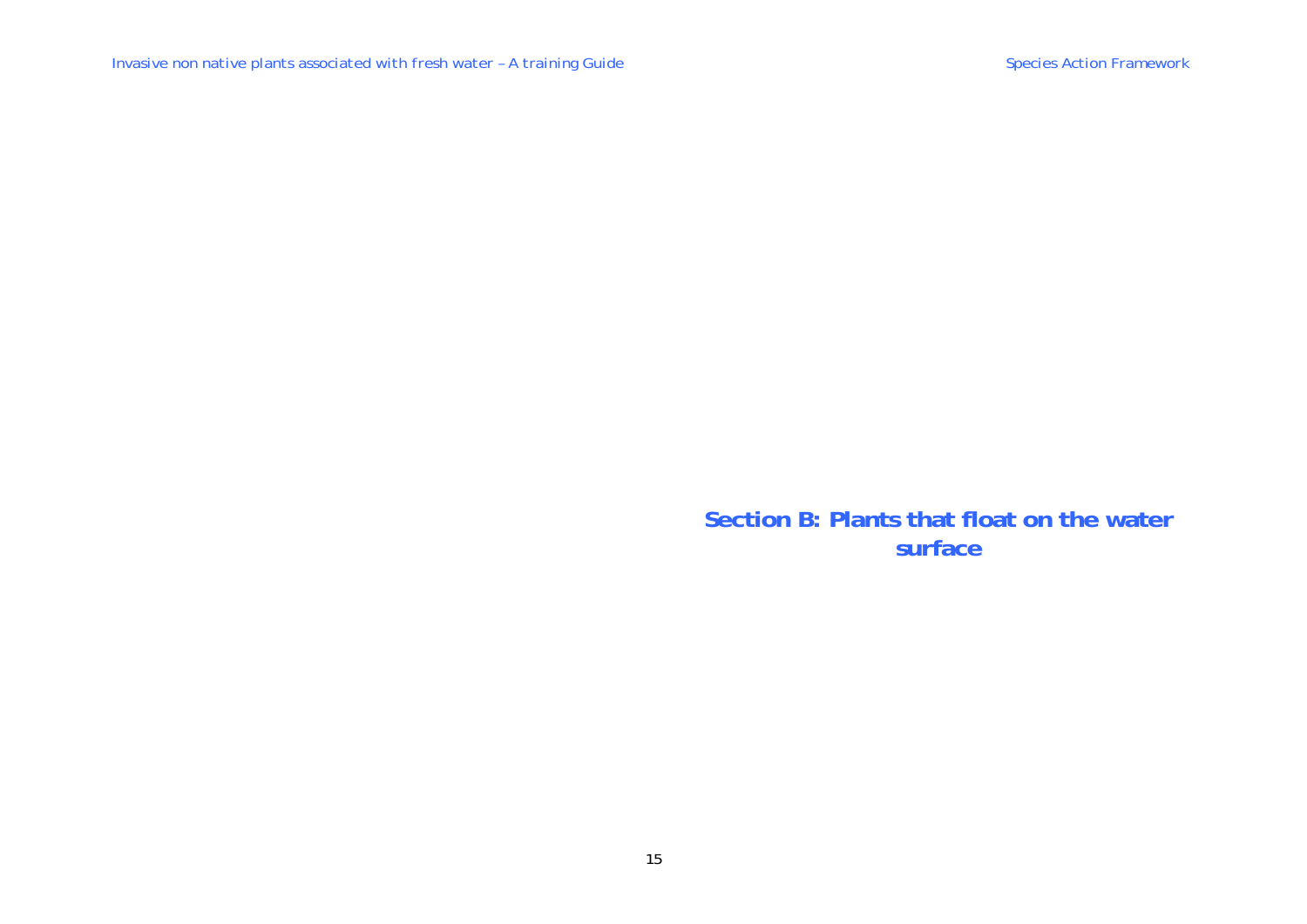# **Water fern** *Azolla filiculoides*

**Alias:** fairy fern

**Taxonomic notes:** the only floating fern in Britain.

**Origin:** North America.

**Route of introduction:** sold as a garden pond plant

**Identification:** water fern looks rather like a **floating moss**.

Stems: branched, up to 5cm long (occasionally longer) with hanging simple roots.

Leaves: tiny (2.5x1.5mm), two-lobed, overlapping leaves covering the branching stems.

Flowers: N/A

Seeds: N/A

Other: it is usually green in the summer but becomes red later in the year.

# **Not to be confused with:**

Duckweed (*Lemna* spp.), which is unbranched and always green.

**Habitat:** any stagnant or slow-moving water including ponds, canals, and ditches.

# **Method of dispersal:**

Vegetatively - pieces of frond break away and can be transported naturally or by human activity.

Spores – are produced in this country and can be a contaminant of water plants purchased from commercial sources.



# **What harm does it do?**

Biodiversity: it can cause dense cover of watercourses, reducing light for submerged plants, whose decomposition in turn causes severe deoxygenation and thus further reduction or death of native animals and plants.

Amenity: it easily blocks water pumps and filters, and in large quantity may impede water flow at places such as weirs and locks.

**Special restrictions:** 

• It is prohibited to plant, or allow the spread in the wild of this species (Sch9, Wildlife & Countryside Act).

**General notes:** it is widespread in the UK, although it is currently uncommon in Scotland, but there are records from the central belt. It forms blankets over the water surface like the duckweeds (*Lemna*  spp.), and may grow with them.

Management information can be obtained from www.ceh.ac.uk/sections/wq/CAPMInformationsheets.htm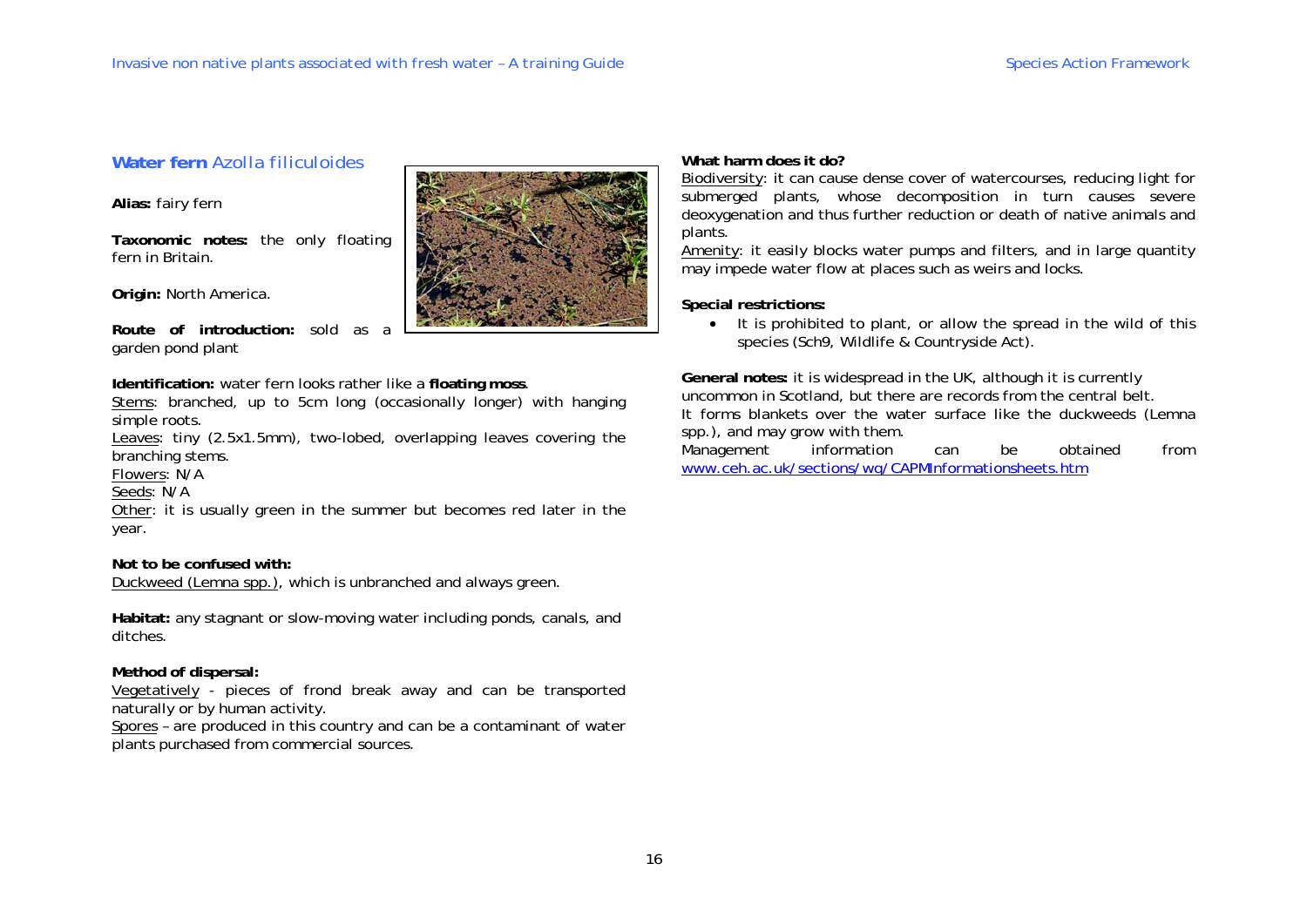# **Floating pennywort** *Hydrocotyle ranunculoides*

**Alias:** greater water pennywort; sometimes erroneously called marsh pennywort which is the name for native *H. vulgaris*.

**Taxonomic notes:** an unusual member of the carrot (Umbellifer) family, like giant hogweed, but looks totally different.

**Origin:** North America.

# **Route of introduction:** recent introduction

as a garden or aquarium plant, which has spread into the wild. First recorded from Essex in 1990; by 1999 had spread to 29 sites, and is now known at 90.

**Identification:** a large hairless perennial occupying water margins and spreading outwards into the water.

Stems: are horizontal and can float on the water surface with leaves growing upwards from the water. Leaf stalks are up to 35cm long and appear with roots about every 25cm.

Leaves: **rounded or kidney-shaped** fleshy leaves. They are often broader than long, large (up to 18cm diameter) and may be shallowly or deeply lobed, with shallow rounded indentations around the edge (i.e. the margin is crenate). At the base the leaf margin turns inwards towards the middle of the leaf to where the stalk attaches (i.e. the leaf is **cordate**).

Flowers: inconspicuous.

# **Not to be confused with:**

The native marshy pennywort (*Hydrocotyle vulgaris*), which is easily distinguished by the **peltate** leaves (scarcely lobed with no large indentations, and stalks arising from the middle of the underside) which



are no more than 35mm in diameter. Additionally, marsh pennywort never floats on water, being a plant of marshes, swamps and water margins.

**Habitat:** still or slow-flowing waters, especially ponds, ditches and slowflowing streams. It will also colonise marshes and lake sides. It prefers eutrophic water but will invade mesotrophic water bodies. The species is very adaptable but has a low frost tolerance. Waterside plants can, however, protect it from frost, and climate change may encourage expansion northwards.

# **Method of dispersal:**

Vegetative: spreads mainly through translocation of small fragments, which can produce new plants, either by natural means (e.g. waterfowl have been shown to spread it) or human activity.

# **What harm does it do?:**

It is regarded as a major problem in England, and could spread to Scotland. The growth rate is prolific: in optimum conditions in the UK stems may lengthen up to 20cm per day, and the mat may extend 15m in one season.

Biodiversity: dense mats cause a loss of light and dissolved oxygen, leading to reduction or elimination of native plants and animals, including fish. Since it also grows along water margins, it out-competes native plants there too.

Amenity: chokes waterworks and drainage systems, increasing flood risk, and reduces the recreational value of waterways.

# **Special restrictions:**

• It is prohibited to plant, or allow the spread in the wild of this species (SCH9, Wildlife & Countryside Act).

**General notes:** management information can be found at **www.ceh.ac.uk/sections/wq/CAPMInformationsheets.htm**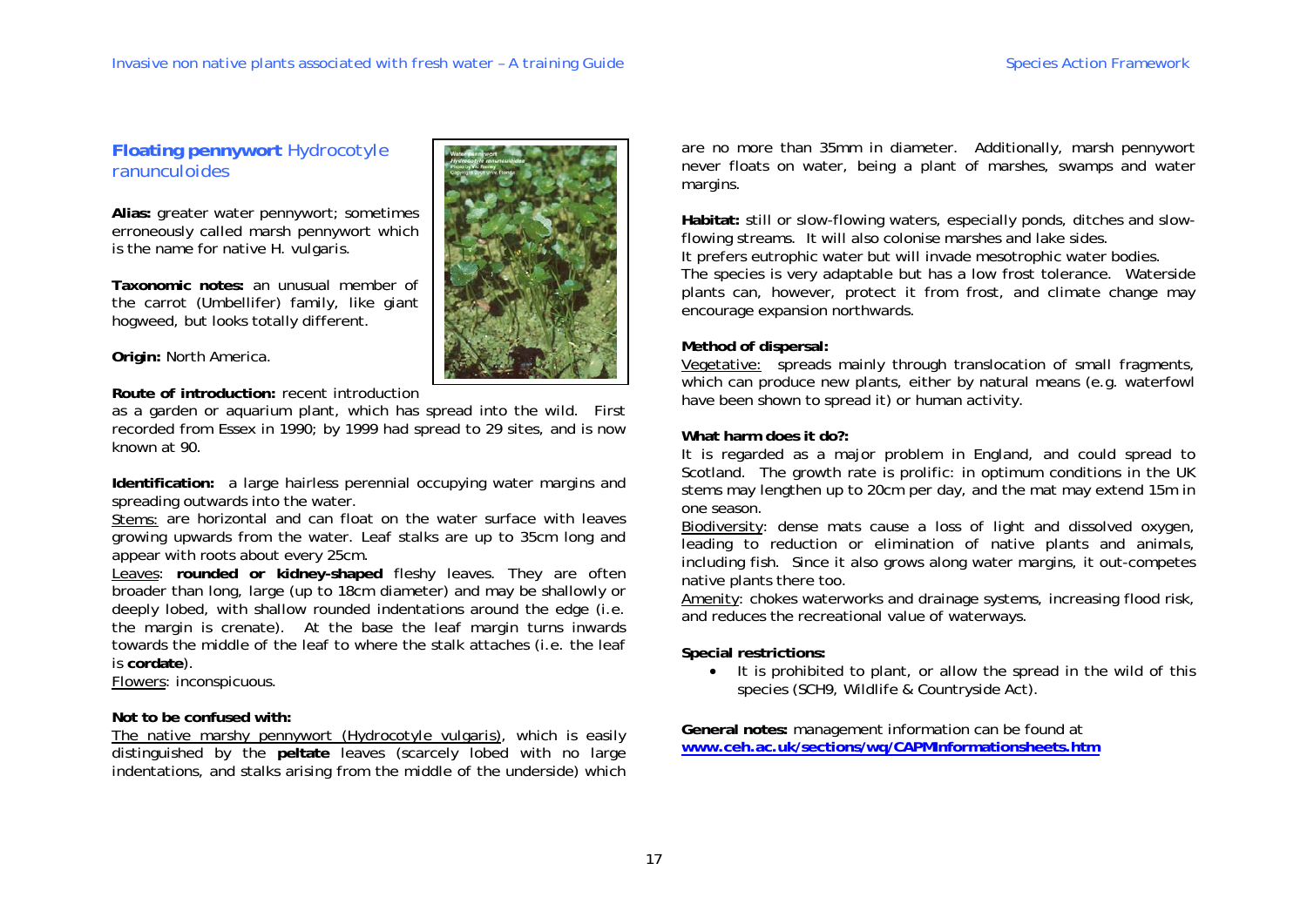# **Water-primroses** *Ludwigia grandiflora*

**Alias:** creeping water-primrose, primrosewillow, *Ludwigia peploides, L. hexapetala, L. uruguayensis, Jussiaea* spp.

**Taxonomic notes:** there are several waterprimroses forming a complicated group,

which is under revision. Consequently any plant with any of the names above should be treated with caution. There is a native *Ludwigia* (Hampshire-purslane), but it is very different in appearance.

**Origin:** South America.

**Route of introduction:** iIntroduced as an ornamental plant at an unknown date, it has been recorded wild from 2 sites (New Forest and Greater London).

**Identification:** can grow as a floating aquatic or terrestrially in marginal mud.

Stems: long horizontal stems which root frequently and can float. **Vertical stems** arise up to about 1m or more high, which may become woody and hairy.

Leaves: **alternate** (not opposite) along the stem and are of two types: leaves on floating stems are rounded or paddle-shaped and somewhat shiny, forming floating **rosettes** at the end of the stems; leaves on emergent stems are narrowly elliptic (rather like the leaves of some willows or willowherbs). Leaves may be up to about 13cm long.

Flowers: conspicuous, bright **yellow,** 2-5cm wide, with 4-6 petals. Flowers arise singly from the upper leaf axils of emergent stems.



**Not to be confused with:** 

The floating rafts with ascending flowering stems are unlike anything else in this country.

Floating stems alone: -

Pondweed (*Potamogeton* sp.), but they don't form floating rosettes of leaves, and the leaves have **parallel veins** unlike Water-primrose. Marginal plants:

Willowherbs, but in all willowherbs except rosebay willowherb (*Chamerion angustifolium*) the leaves below the flowering part of the stem are in **opposite** pairs. Rosebay willowherb does have alternate leaves, but it doesn't typically grow on mud by water, and has the wellknown dense spike of pinkish flowers, producing seeds with feathery plumes, none of which water-primrose has.

**Habitat:** slow-flowing or still water such as ponds, lakes, canals, ditches and slow-flowing rivers. It can also colonise river banks. It has shown reasonable frost resistance in Europe.

# **Method of dispersal:**

Seeds: the viability of seed in the wild in this country is not certain. Vegetative: by fragmentation of stems.

# **What harm does it do?**

Water-primrose has a high potential to be a problematic invasive plant in the UK, especially if the climate warms.

Biodiversity: the dense rafts cause reduction in aquatic biodiversity and degradation of water quality.

Amenity: can block waterways.

# **Special restrictions:**

• Information on sightings of this plant is requested by Jonathan Newman of the Centre for Ecology and Hydrology (Jone@ceh.ac.uk).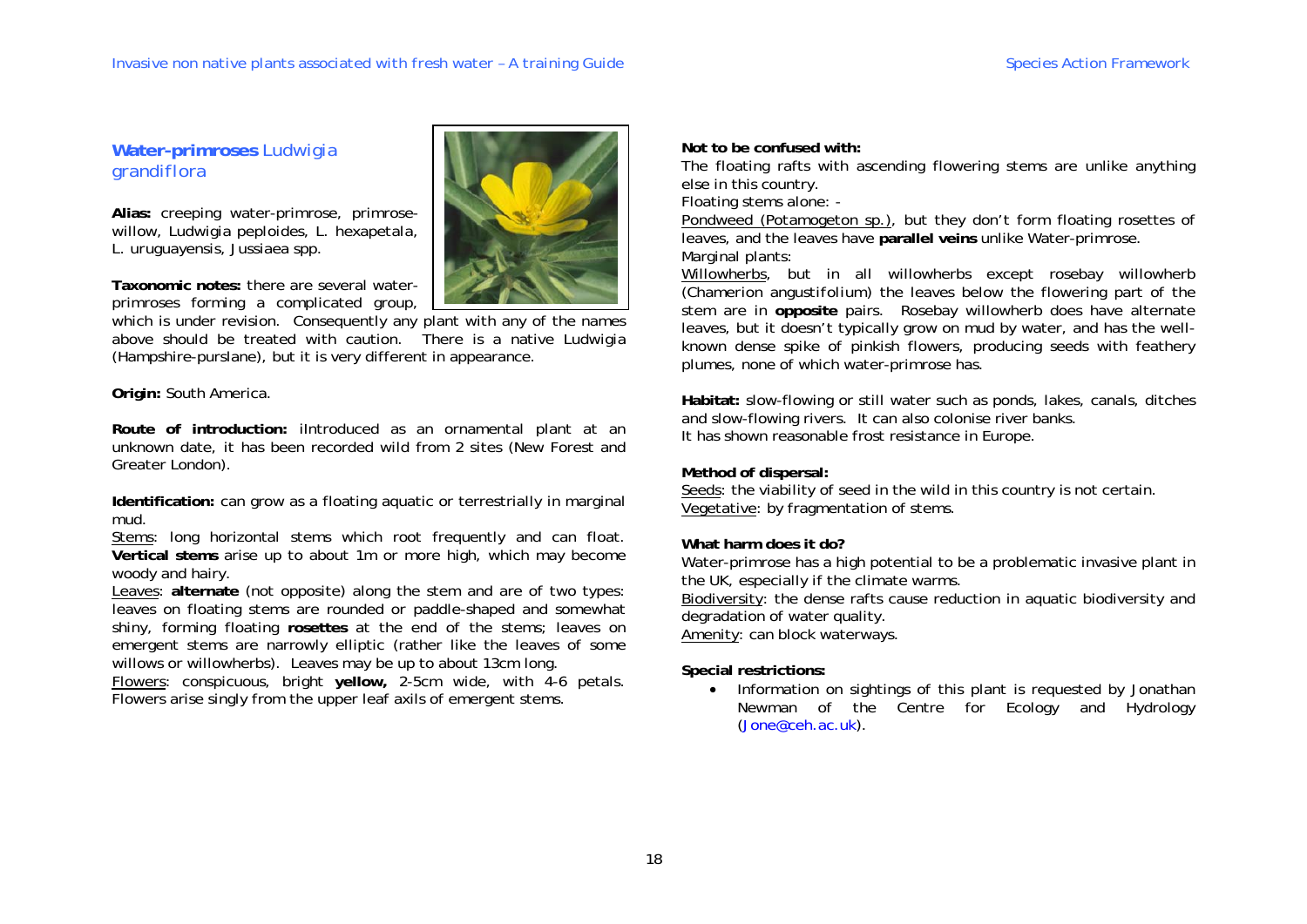© Sue Bell

**General notes:** under appropriate conditions it can double in mass in 15-20 days.

In France, Belgium and the Netherlands it has been highly invasive.

# **Water-hyacinth** *Eichhornia crassipes*

**Alias:** floating water-hyacinth

**Taxonomic notes:** 

**Origin:** South America

**Route of introduction:** it was brought to this country as a garden plant. It is not yet established in the wild in Britain, but could become so, especially as cold water

varieties are being developed, and a warming climate would favour it.

#### **Identification:**

This free floating plant is unique. It forms dense floating mats. Stems: branched, with frequent roots, as many as 70 per cm. Leaves: rosettes of **rounded** or kidney-shaped thick, **waxy** leaves 10- 20cm across. The distinctive spongy leaf stalks are often greatly inflated to allow the plant to float. Flowers: Flower stalks, which are hyacinth-like, are up to 50cm tall with normally 8-15 showy flowers. The flowers are normally lilac with a blue-bordered yellow blotch on the upper petal. The petals are up to 4cm long.

**Not to be confused with:** this plant does not look like anything else.

**Habitat:** still and slow-flowing water; in ponds, lakes, reservoirs, canals, swamps and marshes.

It can withstand variability in water level, nutrients, acidity and toxicity. It is frost sensitive, but cold water varieties are being developed, and global warming could increase its range. Growth, which is rapid, is best in nutrient-rich water.

**Method of dispersal:**

Seeds: production may be limited outside its native range.

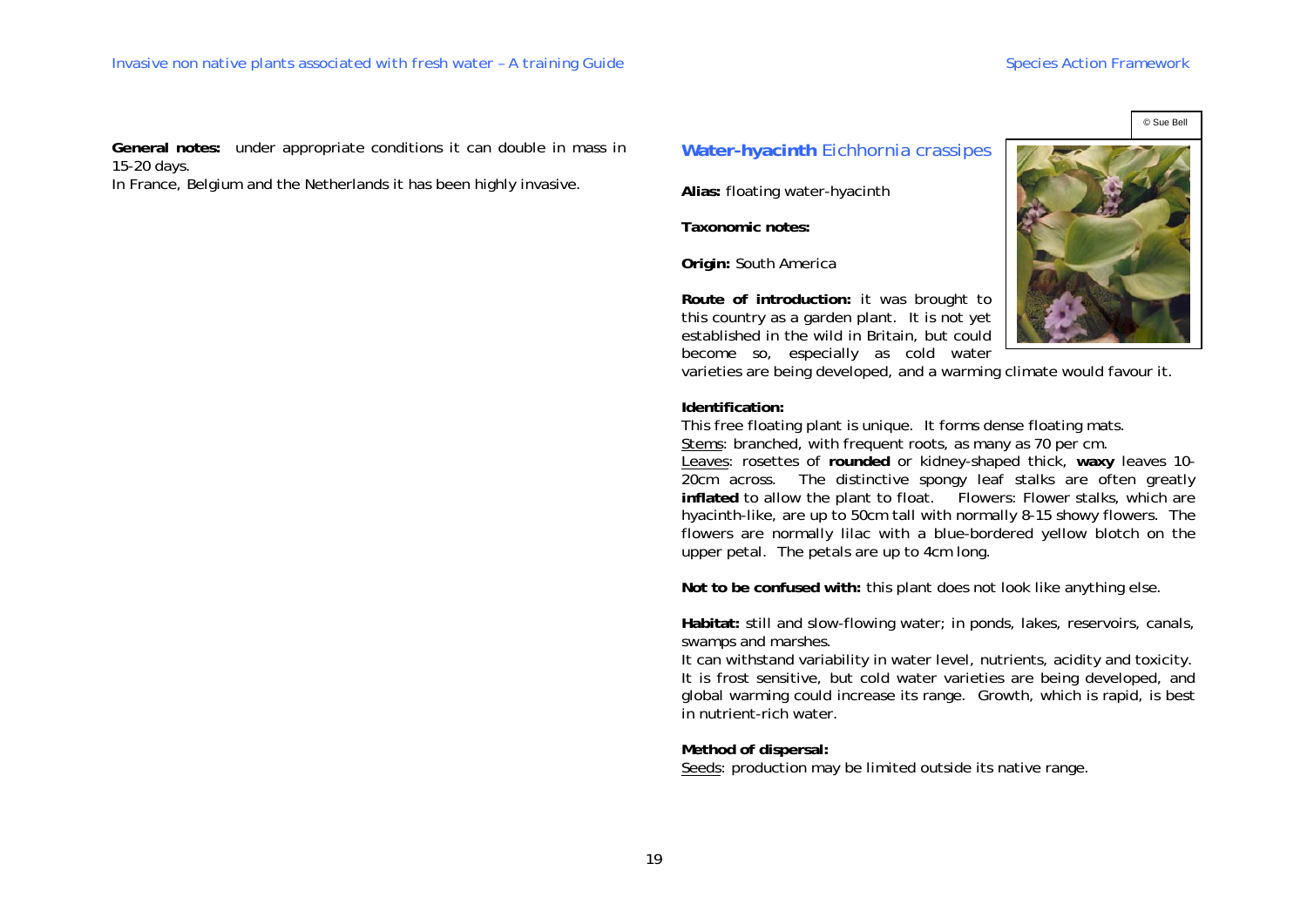Vegetative: from sections of stem. and also by people discarding unwanted plants into waterways.

#### **What harm does it do?**

Biodiversity: water-hyacinth has damaged aquatic habitats wherever it has escaped to the wild, and now occurs in 50 countries. The dense mats of this plant cause the usual problems of light, nutrient and oxygen depletion, leading to loss of aquatic biodiversity, including death of fish and loss of their spawning grounds. The mats deposit large amounts of organic matter which accelerates vegetation succession.

Amenity: it can block waterways, increasing flood risk and interfering with recreational and commercial activity. In Zimbabwe it has led to rupture of dam walls.

#### **Special restrictions**

• It is prohibited to plant, or allow the spread in the wild of this species (Sch9, Wildlife & Countryside Act).

**General comments**: It is considered to be one of the worst aquatic weeds in the world. It grows rapidly, and one acre of it can weigh 200 tons. This makes control difficult and costly: millions of dollars are spent annually in Florida alone<sup>3</sup>.

# **Water-lettuce** *Pistia stratiotes*

**Alias:** tropical duckweed

**Taxonomic notes:** none.

**Origin:** South America



**Route of introduction:** it is grown as an ornamental pond plant, because of its attractive floating rosettes. Whilst not yet established in the wild in the UK it could become a problem if the climate warms, or if it becomes tolerant of cooler climates.

## **Identification:**

Stems: floating stems link rosettes of leaves.

Leaves: light green and **fleshy** leaves, which are **velvety-hairy** with parallel veins. They form rosettes up to 15cm across, which can resemble **floating lettuce-heads**. The rosettes produce many long roots up to 50cm long. Flowers: inconspicuous.

**Not to be confused with:** this plant does not look like anything else.

**Habitat:** still or slowing-flowing water such as ponds, lakes, reservoirs, canals and slow rivers, but can survive in mud.

Thought to prefer slightly acidic water of moderate hardness. Intolerant of low temperatures (optimum growth is at  $30^{\circ}$ C).

# **Method of dispersal:**

Vegetative: the plant reproduces mainly by producing daughter plants on brittle stems which break off, and it can spread to new sites by these (or the adult plants) being carried by water flow, or on boats and fishing equipment. Dumping of unwanted ornamental plants is also significant in its spread.

<sup>&</sup>lt;sup>3</sup> Invasive plant atlas of New England website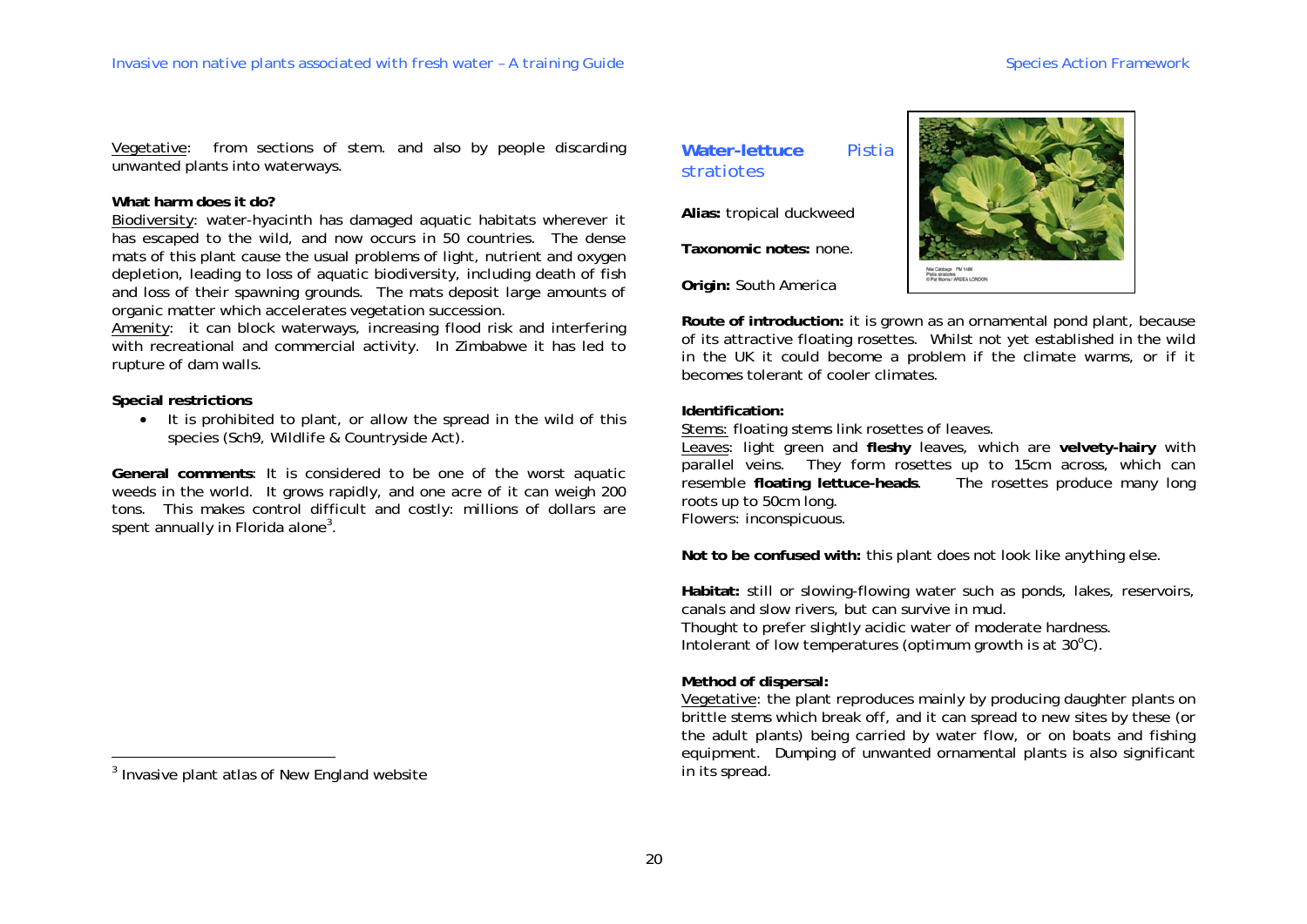**What harm does it do?** 

Biodiversity: the rosettes of this plant are not large, but connect together to form very dense floating mats. These adversely affect native species, including fish, by reducing oxygen and light in the water, causing loss of biodiversity.

Amenity: the mats impede navigation of waterways and increase flood risk.

**Special restrictions:** 

• It is prohibited to plant, or allow the spread in the wild of this species (SCH9, Wildlife & Countryside Act).

**Section C: Plants that are fully or partially submerged**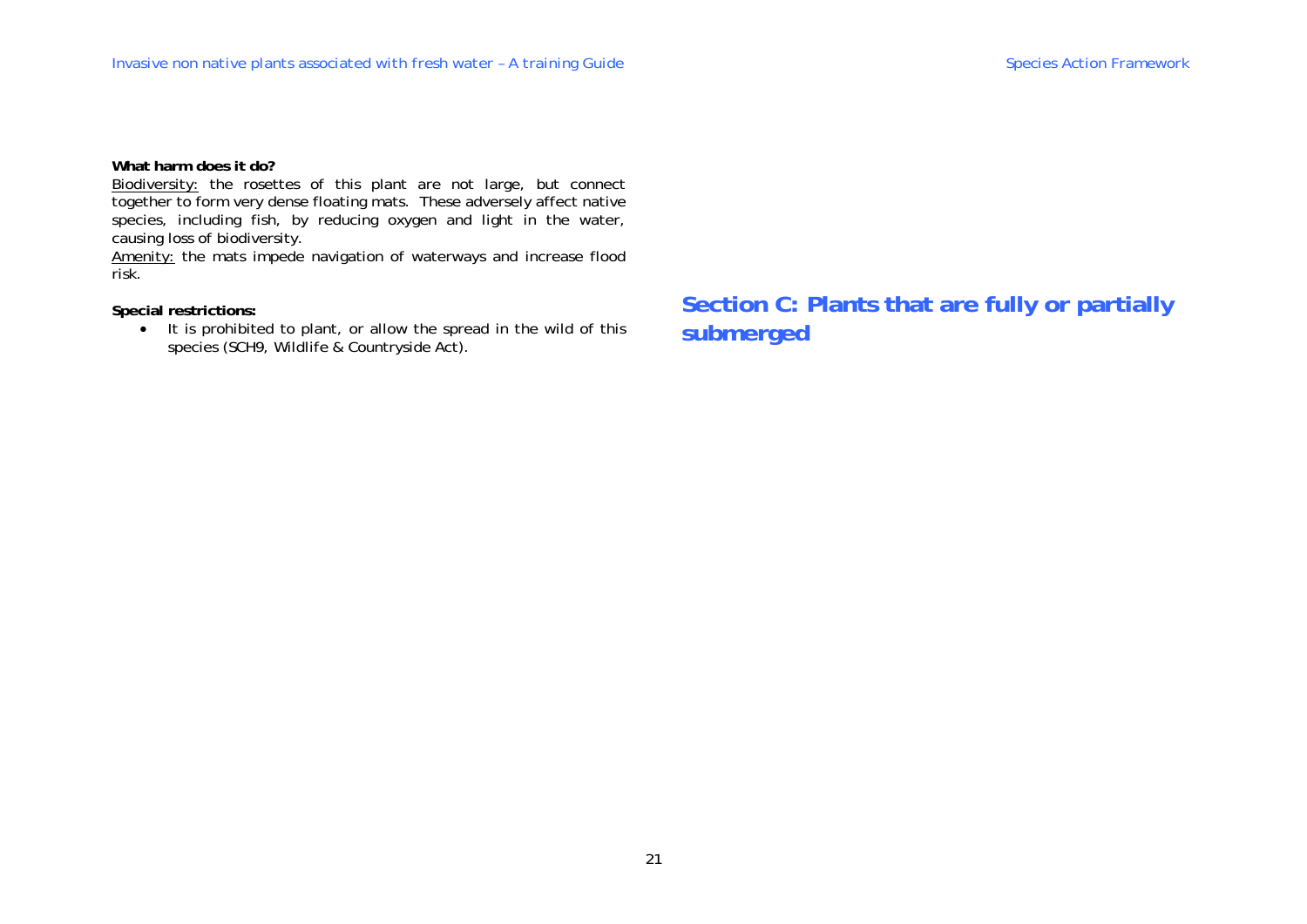**Canadian pondweed** *Elodea canadensis* **& Nuttall's pondweed**  *Elodea nuttallii*



**Taxonomic notes:** these two submerged aquatic plants are discussed together because of their close resemblance to each other.

There is a third naturalised *Elodea* species in the UK, called South American pondweed (*Elodea callitrichoides,* formerly *E. ernstiae*), but it is rare and currently only found in southern England and Wales.

Microscopic features are necessary to split it from Nuttall's pondweed.

**Origin:** both are native to North America.

**Route of introduction:** both species are commonly sold as oxygenating plants for ponds or aquaria, and can easily escape

into the wild if unwanted plants are thrown into rivers and lakes. Canadian pondweed was first recorded wild in the UK in 1842. Its expansion was at first prolific, but slowed down in the 1900s, becoming a more modest component of aquatic habitats. It has often been replaced by Nuttall's pondweed which was first recorded wild in the UK in 1966, and is now known from more than 650 sites.

# **Identification:**

Stems: both *Elodea* species have long rounded, branching stems up to 3m long.

Leaves: both species have strap-like stalk-less leaves in **whorls of 3** (occasionally 4 or 5). If the leaves are mostly in whorls of four or five, or



are arranged spirally (do not look near the tip of a shoot to ascertain this, but lower down the stem), then it is not *Elodea* (see below)*.* 

Nuttall's pondweed can normally be distinguished by having some leaves which are strongly **recurved**, so that they curve backwards and point to the stem below. The leaves are also often strongly **twisted**, and typically narrow (to 3mm wide) with sharp tips. Canadian Waterweed does not exhibit recurved or twisted leaves, and the leaves are typically broader (to 5.5mm wide) with blunt tips. The most reliable measurement to separate these species has been found to be leaf width 0.5mm below the tip: in Nuttall's pondweed it is 0.2-0.7mm (rarely 0.8mm), whilst in Canadian Waterweed it is 0.8-2.3mm (rarely 0.7mm). If you find material where this measurement is intermediate, and it does not exhibit strongly recurved or twisted leaves, then it is not possible to name the species.

**Not to be confused with:** two other invasive non-native plants, also in this guide:-

Curly pondweed (*Lagarosiphon major*), which has leaves in a **spiral**  arrangement along the stem instead of whorls (they may appear to be whorled, especially near the tips of stems where the leaves crowded).

Large-flowered pondweed (*Egeria densa*), which is rare, has leaves in **whorls of 4 or 5**, instead of three; and the leaves are more pointed and longer (10-30mm long, whereas Canadian pondweed leaves are 4.5- 17mm).

Native species:

Submerged mare's-tail (*Hippuris vulgaris*), which has pale-green, weak leaves in whorls of 6-12; usually mare's-tail has upright emergent stems which are immediately recognisable.

Slender naiad (*Najas flexilis*), which is rare, has narrow (<1mm) leaves typically 1-2.5cm long, but unlike in *Elodea* they are irregularly arranged in **pairs** as well as **whorls** of 3 (sometimes four), and at their base form an angle with the stem of less than 45 degrees. Also unlike *Elodea,*  inconspicuous flowers and fruits are formed in the angle between the leaves and stem.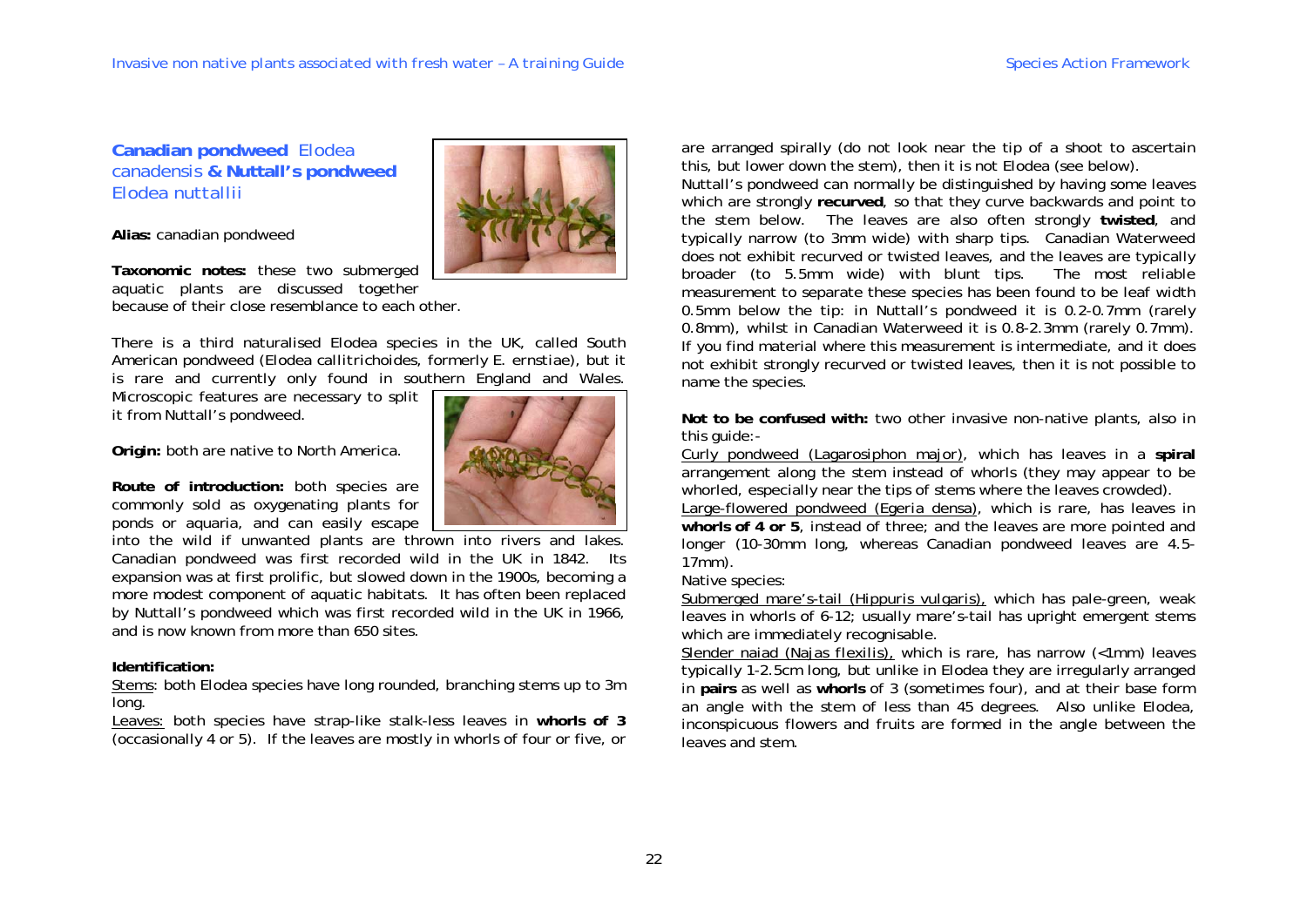Esthwaite Waterweed (*Hydrilla verticillata*) was known in the UK only from Esthwaite Water but has not been seen since 1945. It might occur elsewhere. It looks a lot like Nuttall's pondweed, but the leaves are in whorls of 4 or 5; it is also more slender, bluish-green and semitranslucent.

#### **Habitat:**

Canadian pondweed: static and slow-moving water, such as ponds, lakes, ditches and canals.

Nuttall's pondweed: similar to Canadian pondweed, but it prefers more nutrient-enriched water than *E. canadensis*.

**Method of dispersal:** Canadian pondweed does not set seed in this country, where plants are all female.

Vegetative: fragments of plant can be readily transferred on equipment, boats etc. There can also be inadvertent introductions as a result of aquaria and pond material being dumped in the wild.

#### **What harm do they do?**

Biodiversity: although Canadian pondweed has slowed its expansion, it is still capable of colonising and rapidly expanding in new sites, and can out-compete many native aquatic plants.

Nuttall's pondweed prefers more eutrophic waters to Canadian pondweed. In several sites it has been seen to rapidly displace Canadian pondweed, in as little as 1-3 years. It can form extensive beds, which have a detrimental impact on native species, and may also impede boat traffic.

**Special restrictions:** N/A

**General notes:** none

# **Curly pondweed** Lagarosiphon major

**Alias:** curly water thyme; often mislabelled *Elodea crispa*

**Taxonomic notes:** Often called *Elodea* but

is not a member of that family. N.B Curled pondweed, *Potamogeton crispus* is an un-related native species that is not physically similar to *Lagarosiphon.*

**Origin:** Southern Africa

**Route of introduction:** like *Elodea*, it is often sold as an oxygenating plant for ponds and aquaria, and can spread into the wild if unwanted plants are dumped in or near water.

**Identification:** this plant is like a large *Elodea* (about twice the size of *Elodea*).

Stems: up to 3m.

Leaves: arranged in a **spiral** along stem, although they can sometimes appear to be whorled, and are characteristically strongly **recurved**. The spiral leaf arrangement is best seen away from the tips of the stems where the leaves are too crowded. Leaves are 6-30mm long, and 1-3mm wide; 0.5mm below the leaf tip the width is 0.2-0.5mm.

#### **Not to be confused with:**

Canadian/Nuttall's pondweeds (*Elodea* spp.), which are smaller, with leaves in **whorls of 3** and not so regularly recurved.

Large-flowered pondweed (*Egeria densa*), which does **not** have strongly recurved leaves, and they are in **whorls of 4 or 5**; *Egeria* leaves are also significantly wider at the leaf tip (0.5mm below the leaf tip they are 0.5- 1mm), and maximum width is larger (to 4mm).

Submerged mare's-tail (*Hippuris vulgaris*) might appear superficially similar, but the pale-green, weak leaves are in whorls of 6-12; usually

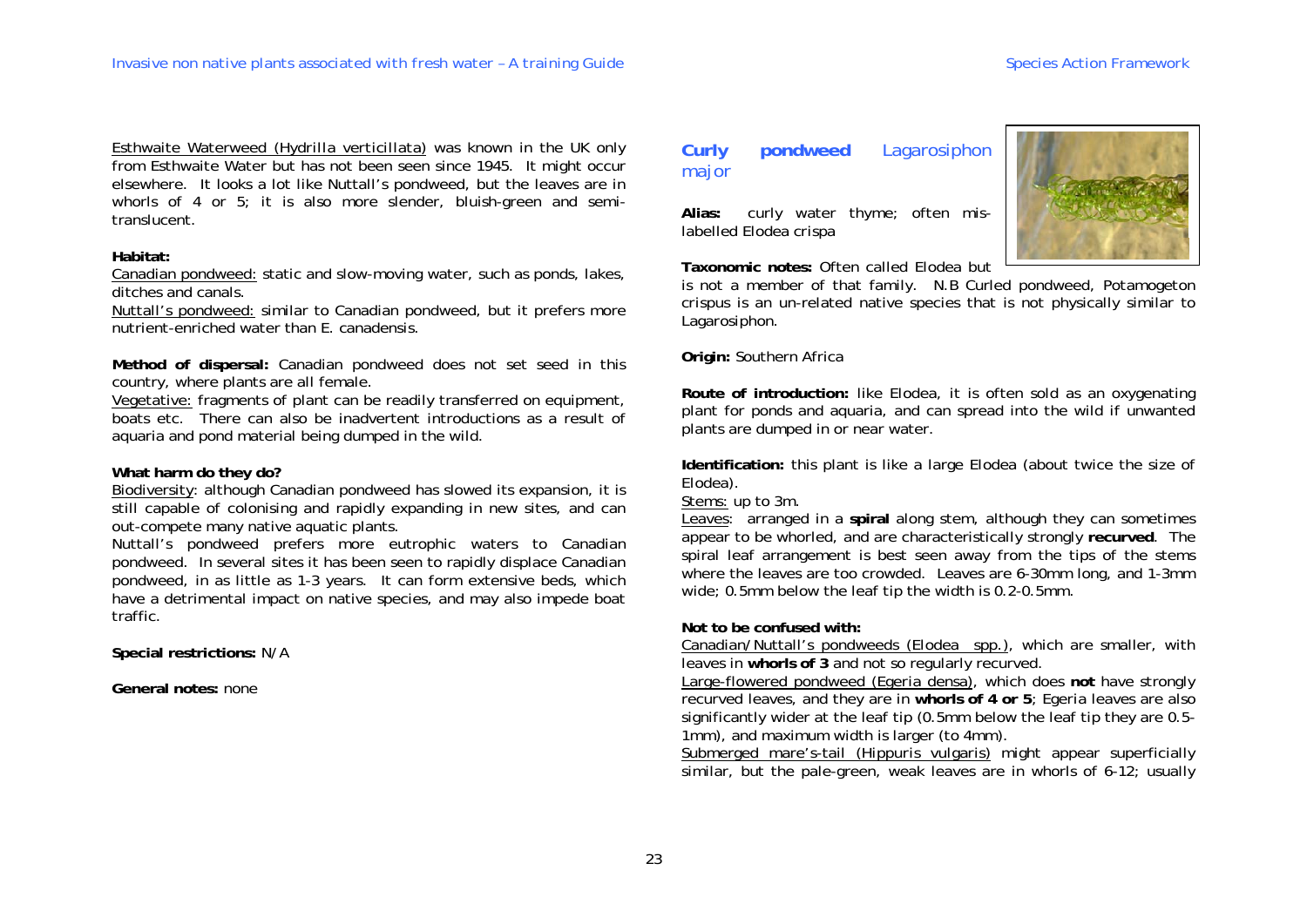Mare's-tail has upright emergent stems which are immediately recognisable.

**Habitat:** still and slow-moving water, such as canals, ditches, ponds, lakes and slow-flowing rivers

**Method of dispersal:** like *Elodea* there are no male plants in the UK, and it reproduces by fragmentation or vegetative reproduction. Vegetatively: from fragments of stem which can be transported naturally by flowing water or by boats. Colonisation of new sites isolated from current ones is thought to occur by human introduction.

#### **What harm does it do?**

This plant can out-compete even *Elodea* species, and has displaced them from some sites.

Biodiversity: it can form dense masses in still water which are detrimental to native plants and animals, and may impede boats. Owing to the way it photosynthesises it can increase the alkalinity of a water body, which can negatively affect native species.

#### **Special restrictions:**

• It is prohibited to plant, or allow the spread in the wild of this species (Sch9, Wildlife & Countryside Act).

**General notes:** It is currently most common in southern England but is present in Scotland.

Curly pondweed can become encrusted with chalky material (calcium carbonate) owing to the way it absorbs carbon.

Management information can be obtained from www.ceh.ac.uk/sections/wq/CAPMInformationsheets.htm

# **Large-flowered pondweed** *Egeria densa*

**Alias:** giant Elodea, Brazilian Elodea, giant pondweed, Brazilian pondweed, *Elodea densa* 

**Taxonomic notes:** none

**Origin:** South America

**Route of introduction:** it is sold as an oxygenating plant for ponds and aquaria, and can spread into the wild if unwanted plants are dumped in water. First found wild in the UK in 1953, it is not currently present in Scotland.



**Identification:** this plant is like a large *Elodea* (up to three times the size of *Elodea*).

Stems: up to 2m or more long and 3mm thick.

Leaves: like *Elodea* the leaves are in a whorls, but typically **whorls of 4 or 5**, along stems. The leaves are not strongly recurved and are 10- 30mm long, and up to 4mm wide; 0.5mm below the leaf tip the width is 0.5-1mm.

Flowers: this plant only flowers in warmed water, and there are only male plants in the UK.

#### **Not to be confused with:**

*Elodea* spp., but *Elodea* is smaller with leaves in **whorls of 3**.

Curly Waterweed, but that plant has **strongly recurved** leaves in a **spiral**  arrangement; the leaves are also narrower than large-flowered pondweed (maximum 3mm), and 0.5mm below the leaf tip they are a maximum of 0.5mm wide (often less). Submerged mare's-tail (*Hippuris vulgaris*) might appear superficially similar, but the pale-green, weak leaves are in whorls of 6-12; usually mare's-tail has upright emergent stems which are immediately recognisable.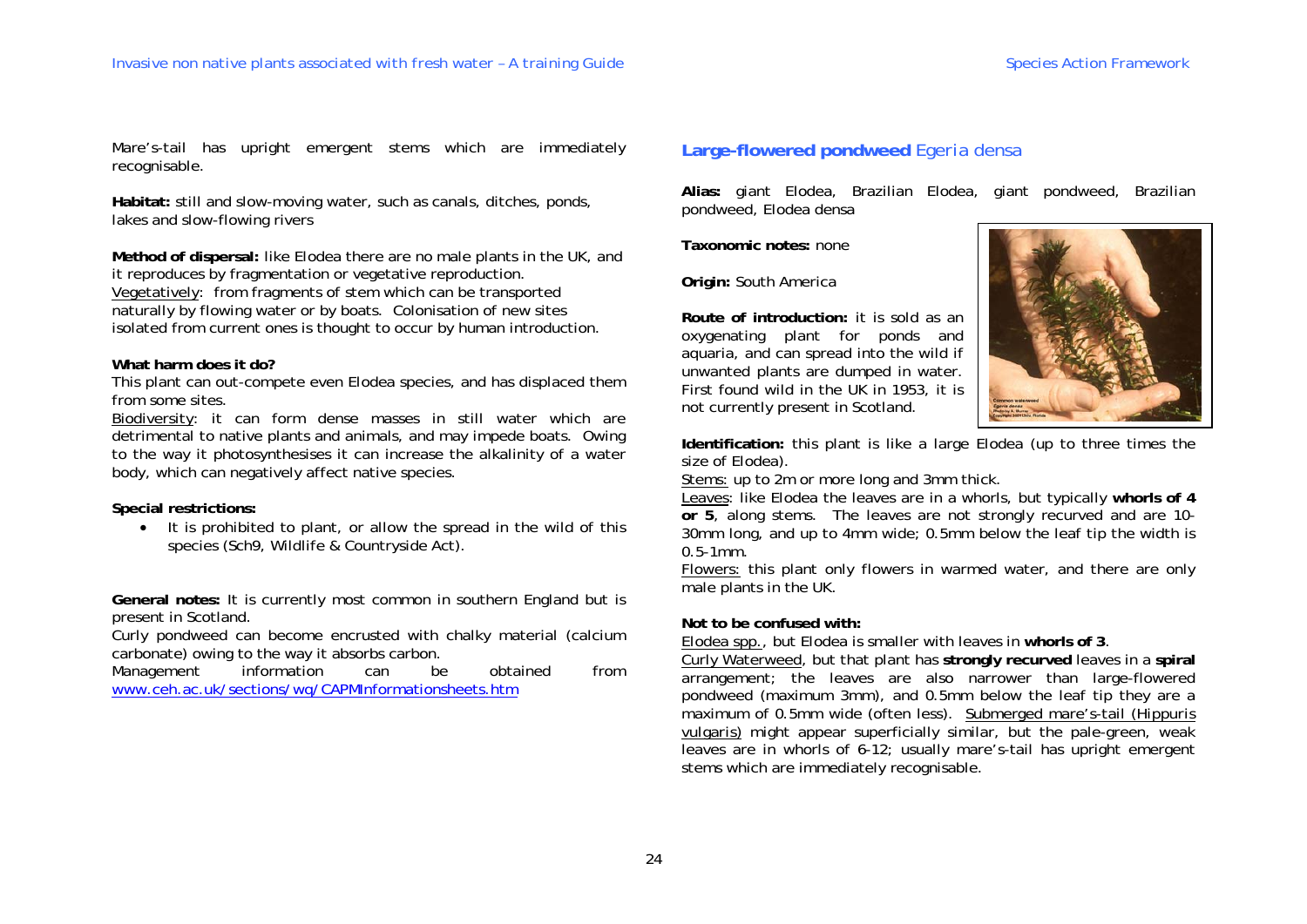**Habitat:** still or slow-moving water that is warmer than the preceding waterweeds require.

It was until recently found only in a few canals and mill-lodges, but has spread rapidly over the last few years. Climate change may enable it to widen its range.

**Method of dispersal:**  Vegetatively: from fragments.

**What harm does it do?** 

Biodiversity: competes with native species and may cause them to decline or die out. Amenity: It may also impede movement of boats.

**Special restrictions:**  None.

**General comments;** None

**Parrot's-feather** *Myriophyllum aquaticum* (also *M. brasiliense, M. proserpinacoides* and *M. propium*)

**Alias:** water milfoil, water feather, Brazilian water milfoil

**Taxonomic notes:** there are native species of milfoil (see below).

**Origin:** South America



**Route of introduction:** this plant has an attractive feathery appearance, and for this reason is commonly sold in aquatic garden centres. Unfortunately it is extremely invasive. It is now known from about 300 sites in the UK, and is present in southern Scotland.

**Identification:** as the name implies, parrot's-feather has a feathery appearance.

Stems: smooth, hairless, up to 2m long. It is characteristic in having **emergent stems** as well as submerged ones, which rise vertically out of the water for up to 30cm, and have been likened to **miniature Christmas trees**.

Leaves: **look like feathers** (a central 'stem' with numerous hair-like leaflets on either side), arranged in **whorls of 5** (occasionally 4 or 6). Leaves are usually 2.5-4cm long, vivid blue-green, and on close inspection emergent leaves are densely covered in glands.

Flowers: inconspicuous flowers in spikes at the tips of the emergent shoots, and the bracts (leaf-like appendages immediately below the flowers) are deeply divided.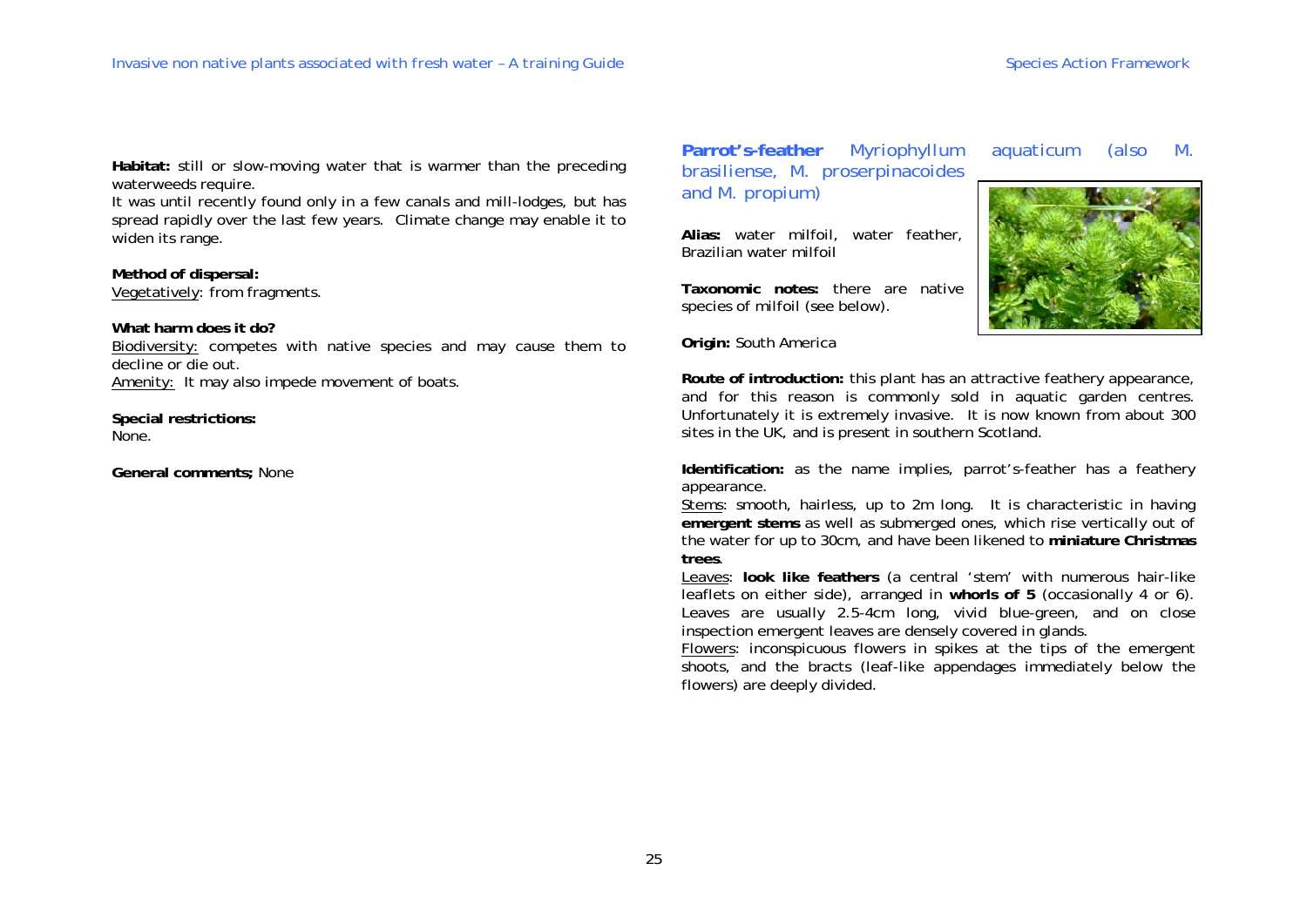## **Not to be confused with:**

Native *Myriophyllum* species, of which there are two in Scotland. Neither of these has emergent stems (only the flower spikes emerge from the water), nor deeply divided bracts, and leaves are in **whorls of 3 or 4** (rarely 5). Although the native species can grow in a dwarf state on damp ground at the edge of water, they cannot grow on dry ground, which parrot's-feather can (so it can withstand drying out of ponds). *Myriophyllum verticillatum* is a third uncommon native species absent from Scotland; it is larger than the other native species, but again does not have emergent leafy stems

Mare's tail (*Hippuris vulgaris*), which is the only other plant in the UK which has emergent stems with dense whorls of leaves, but this is easily identified by the **simple narrow leaves**, which are not at all feathery and in whorls of 6 to 12.

Hornworts (*Ceratophyllum demersum* and *C. submersum*) never have emergent stems or survive on mud. These plants usually have more leaves per whorl than parrot's-feather (usually 6 to 8, sometimes as few as 3 or as many as 12), and they are not pinnate, and so don't look feather-like. Instead, each very narrow leaf divides into two segments, like a **tuning fork**, and each segment may divide a second time (or more in *C. submersum*).

Water-violet (*Hottonia palustris*), which is absent from Scotland, also has superficially similar leaves. They look more like 'herring bones' than feathers, the 'bones' being clearly **flattened**. Also the leaves are not in whorls (they may superficially appear so at the base of the flower spike), but are **alternate** along the stems.

**Habitat:** ponds, reservoirs, gravel pits, ditches, swamps and canals. It is most common in eutrophic water, and will persist in dried-up water bodies.

Occasionally it is found on completely dry ground (such as a council rubbish tip in Cornwall).

It is known to have some frost tolerance. Its range may increase with climate change.

**Method of dispersal:** There are only female plants in the UK.

Vegetatively: it can easily propagate from stem fragments which may be spread naturally or by human activity. Fragments of parrot's-feather are sometimes unwittingly purchased as a contaminant of other water plants.

## **What harm does it do?**

Biodiversity: parrot's-feather can effectively smother a water body which is suitable habitat for it. In still water it can be very aggressive, affecting native plants and animals by deprivation of oxygen, light and nutrients, and causing reduction or even elimination of native species. It currently threatens the Red Data Book species *Cyperus fuscus*, which only occurs at six UK sites.

**Special restrictions:** 

• It is prohibited to plant, or allow the spread in the wild of this species (Sch9, Wildlife & Countryside Act).

**General comments**: it forms dense mats on solid ground, and floating rafts on water.

Management information can be obtained from www.ceh.ac.uk/sections/wq/CAPMInformationsheets.htm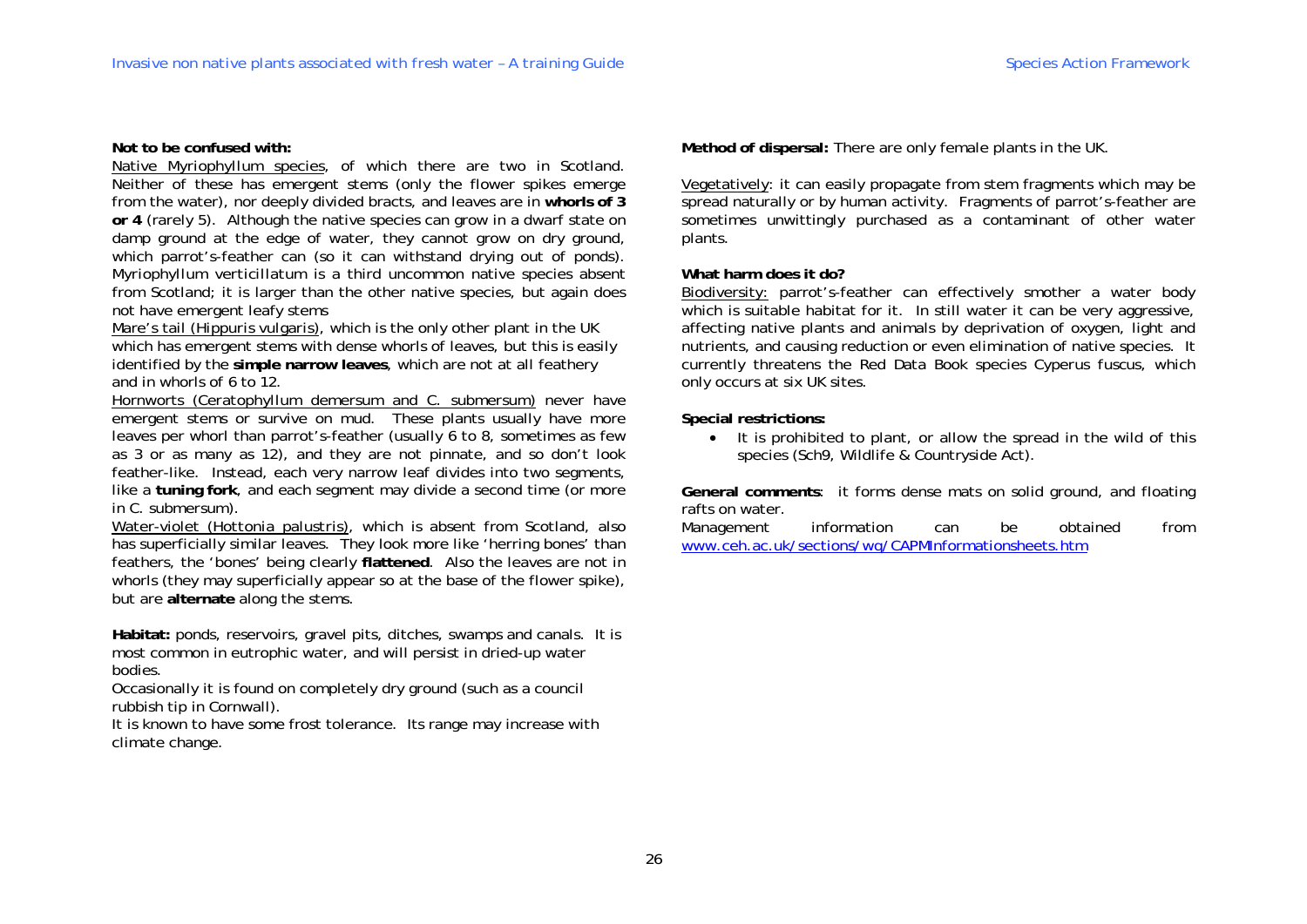# **Fanwort** *Cabomba caroliniana*

**Alias:** Carolina water-shield, *Cabomba australis, Cabomba pulcherrima* 

**Taxonomic notes:** none

**Origin:** North and South America

**Route of introduction:** fanwort was

brought here for gardens and aquaria. In the UK it was known in the Basingstoke Canal from 1991-1995, and formerly from the Forth and Clyde Canal near Glasgow. It could be overlooked.

## **Identification**

Stems: branched stems up to 10m long. Young stems are hairy.

Leaves: finely-divided submerged leaves are 3-5cm wide, with stalks 1- 3cm long. They look **fan-like** and are arranged in **opposite pairs** along the stems. If the plant flowers, then some floating leaves appear, which are small (0.6-2cm) and linear or narrowly elliptic, with the stalk attached in the middle of the under-surface.

Flowers: solitary and up to 1cm across, with 6 white 'petals'.

# **Not to be confused with:**

Water-crowfoots (*Ranunculus* spp.), the finely divided submerged leaves of some Water-crowfoots are similar to those of Fanwort, but the leaves are arranged **spirally** along the stems, and are never in opposite pairs as in fanwort. Some crowfoot species also have floating leaves, and flowers that resemble those of buttercup.

Water-milfoils (*Myriophyllum* spp.), which have leaves which are in **whorls of 3-5** and never in opposite pairs. The finely divided leaves are also pinnate, and so look feather-like.

Hornworts (*Ceratophyllum* spp.), which have leaves in **whorls of usually 6-8** instead of opposite pairs. The leaves are also divided differently,



each fine leaf splitting into two like a tuning fork, the subsequent segments splitting again in the same way.

**Habitat:** artificially warmed water in the UK - it formerly grew in factory-heated water in the Forth and Clyde Canal and from 1991 it was found in unheated eutrophic water in the Basingstoke Canal, and was still there in 1995.

Elsewhere in the world it grows in still or slow-moving water up to 10m deep.

In Canada it survives through winter under snow and ice.

# **Method of dispersal**:

Vegetative: it is capable of regenerating from small fragments, which enable the plant to spread.

# **What harm does it do?**

Although not currently a problem in the UK, it has the potential to cause harm.

Biodiversity: in the Netherlands it has obstructed a canal and smothered native vegetation. In other parts of the world it has infested entire water bodies, causing the usual problems of deoxygenation and shading, harming aquatic life including fish. Amenity: Heavy infestations have impeded boating and swimming.

# **Special restrictions:**

• It is prohibited to plant, or allow the spread in the wild of this species (Sch9, Wildlife & Countryside Act).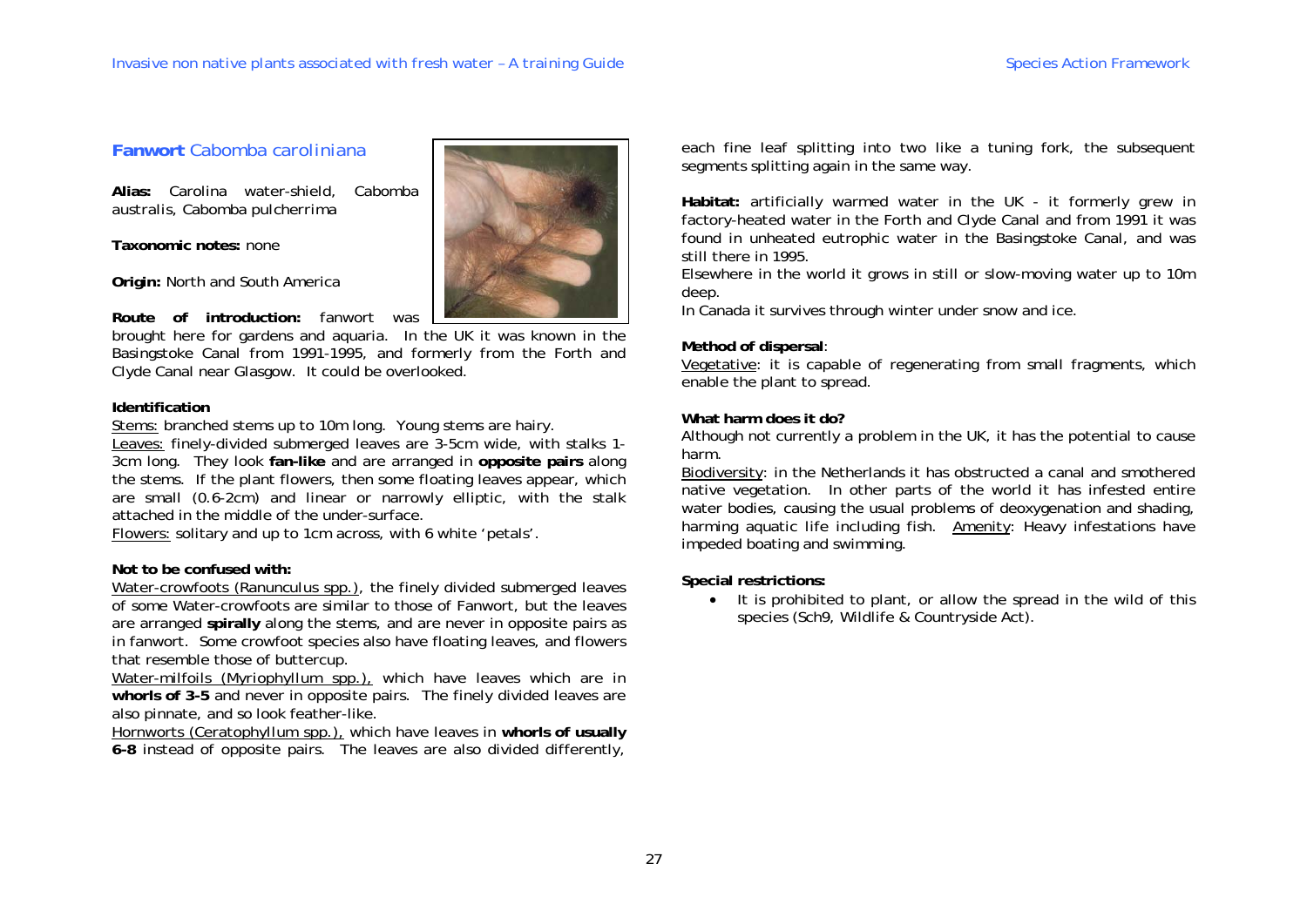**New Zealand pygmyweed** *Crassula helmsii*

**Alias:** Australian swamp stonecrop; often mis-labelled *Tillaea recurva, Crassula recurva* or *Tillaea helmsii*

**Taxonomic notes:** none

**Origin:** Tasmania



**Route of introduction:** iIt was sold as an 'oxygenating plant' for ponds and aquaria even though it ends up doing the opposite. It was first found wild in the UK in 1956 in Essex. It is extremely aggressive, and the number of invaded sites has more-or-less doubled every two years. It is now known from over 1000 sites all over the UK, including Scotland.

**Identification:** a small hairless perennial. The plant forms dense mats rising above the water surface, or on damp adjacent ground.

Stems: up to 30cm long, which root frequently, and can emerge from the water surface, remain submerged in deeper water, or creep on damp ground. Submerged stems are more sparsely-leaved.

Leaves: arranged in opposite pairs along the stem. The leaves are light green, small (usually 4-15mm long), **linear or only slightly widened**, pointed, **fleshy**, stalk-less, and **fused together at the base** where each pair joins the stem into a 1mm 'collar' around the stem.

Flowers: small and white with **four petals**, and appear **singly on stalks up to 8mm long** growing from leaf axils (where leaves meet the stem).

#### **Not to be confused with:**

Water-starworts (*Callitriche* spp.), most species have narrow-leaved submerged forms that could resemble Pygmyweed, but they can be immediately distinguished by the **notched or spanner-shaped leaf tips**. Their flowers are very inconspicuous.

Blinks (*Montia fontana*), (which is a plant of damp places or shallow water) has fatter leaves which are **elliptical or paddle-shaped**, whereas New Zealan pygmyweed's leaves are linear or only slightly widened in the middle. Unlike New Zealand pygmyweed, the pairs of leaves are not fused into a 1mm collar at the base. Blinks also has flowers with **5 petals** instead of 4, and often several arise together from the same point instead of singly.

Waterworts (*Elatine* spp.), which are uncommon, also have **elliptical or paddle-shaped** leaves, which are 2-8mm long, instead of 4-15mm in Pygmyweed. Unlike pygmyweed, the pairs of leaves are not fused into a 1mm collar at the base. *Elatine hexandra* has single white flowers arising on stalks from leaf axils like pygmyweed, but there are usually only **3 petals** instead of 4. In *Elatine hydropiper* there are 4 petals like pygmyweed, but the flower stalks are **very short** or absent.

Native pygmyweed (*Crassula aquatica*) which grows on mud by water, is currently known from only one place in western Scotland, but could occur elsewhere. It is easily distinguished from New Zealand pygmyweed because the stems are only up to 5cm long, the leaves are only up to 5mm long, and the flowers are stalk-less.

**Habitat**: owing to its variable growth form and wide ecological tolerance this plant will grow in any still or slow-moving water up to 3m deep, and also on surrounding damp ground, including marshes and swamps.

It can tolerate a wide range of climatic variation including drying for extended periods, and is frost-resistant.

#### **Method of dispersal:**

Vegetative: it propagates easily from tiny fragments which can be spread naturally or by human activity, the latter including planting, when New Zealand pygmyweed is included as a contaminant of other purchased water plants.

#### **What harm does it do?**

Biodiversity: New Zealand pygmyweed forms very dense mats which outcompete all other aquatic vegetation in any still or slow-moving water up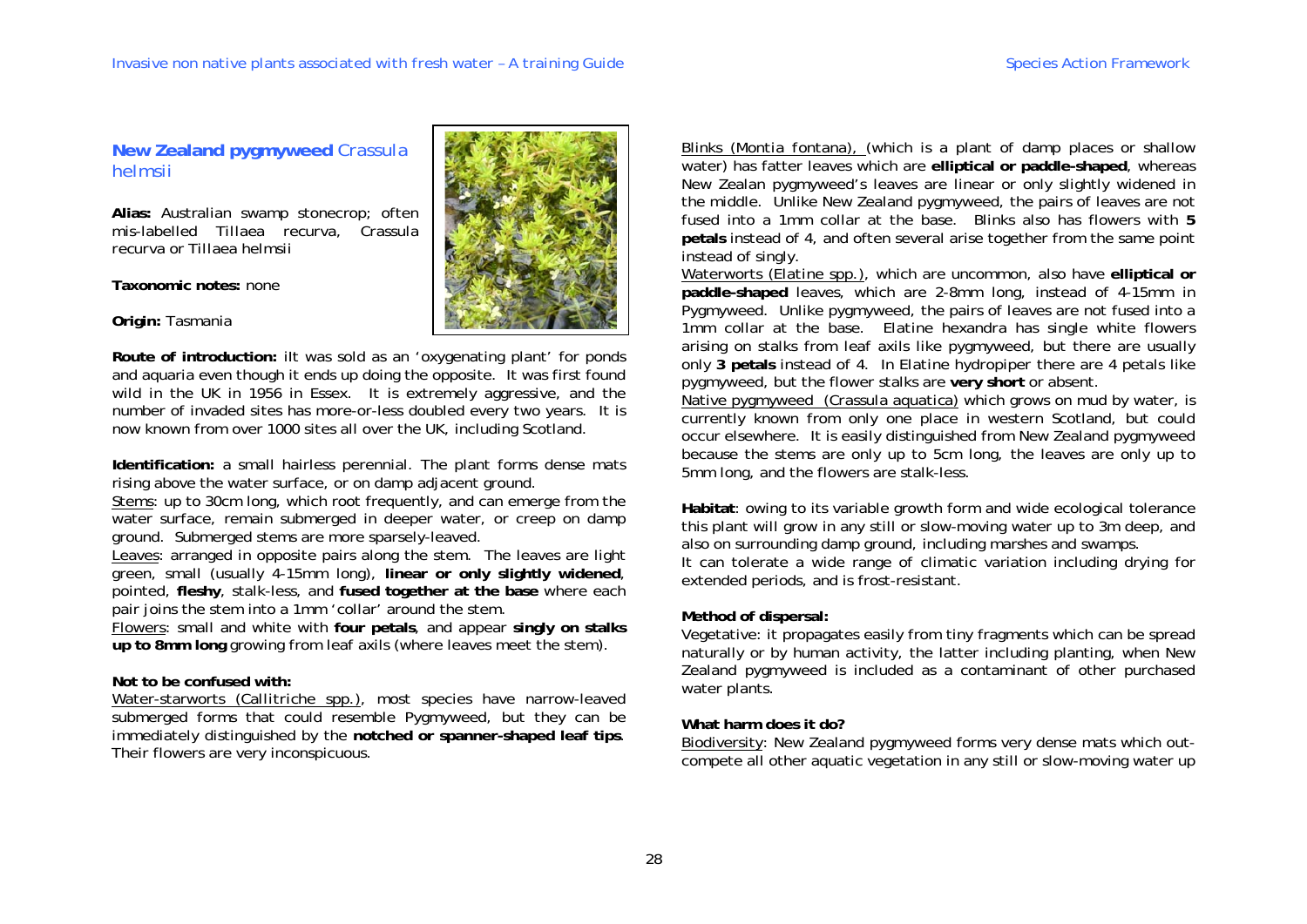to 3m deep, and also forms mats on adjacent damp ground. It grows rapidly and may cover 100% of the surface area of the supporting water body. In addition, owing to a special method of photosynthesis it can grow all year. The mats smother other plants, and cause severe oxygen depletion in the water, so that native plants and animals are reduced or eliminated. Left uncontrolled, it is capable of completely destroying the habitat in a pond. It threatens rare plants such as Hampshire purslane (*Ludwigia palustris*), and has been shown to reduce the breeding success of protected great crested newts.

Health: floating mats are dangerous, as children and animals have mistaken them for solid ground.

Amenity: mats clog drainage systems and may increase flood risk, and also reduce the recreational value of water bodies.

An estimated cost for controlling New Zealand pygmyweed across the UK was over £3 million

**Special restrictions:** 

• It is prohibited to plant, or allow the spread in the wild of this species (SCH9, Wildlife & Countryside Act).

**General comments:** New Zealand pygmyweed is one of the worst aquatic invasive species in Britain.

Management information can be obtained from www.ceh.ac.uk/sections/wq/CAPMInformationsheets.htm

General information can be found at www.snh.gov.uk/speciesactionframework

# **Bibliography**

Bailey, J.P., Child, L.E. & Conolly, A.P. (1996) A survey of the distribution of *Fallopia x bohemica* (Chrtek & Chrtkova) J. Bailey (Polygonaceae) in the British Isles. *Watsonia* **21**: 187-198.

British Ecological Society (2007) Invasive non-native pond plants – teachers' notes.

http://www.britishecologicalsociety.org/articles/education/resources/c urriculum/pond poster/Invasive species/

CABI Bioscience (undated) *Azolla control* webpage (http://194.203.77.76/AzollaControl/default.htm) (accessed Feb 2008).

Centre for Aquatic Plant Management (CAPM) (2004) Information sheet 3 *Impatiens glandulifera* Himalayan Balsam. *Centre for Ecology and Hydrology* (http://www.nercwallingford.ac.uk/research/capm/information sheets.htm)

Centre for Aquatic Plant Management (CAPM) (2004) Information sheet 4 *Heracleum mantegazzianum* Giant Hogweed. *Centre for Ecology and Hydrology* (http://www.nercwallingford.ac.uk/research/capm/information sheets.htm)

Centre for Aquatic Plant Management (CAPM) (2004) Information sheet 5 *Fallopia japonica* Japanese Knotweed. *Centre for Ecology and Hydrology* (http://www.nerc-wallingford.ac.uk/research/capm/information sheets.htm)

Centre for Aquatic Plant Management (CAPM) (2004) Information sheet 7 *Elodea canadensis* Canadian Pondweed. *Centre for Ecology and Hydrology* (http://www.nercwallingford.ac.uk/research/capm/information sheets.htm)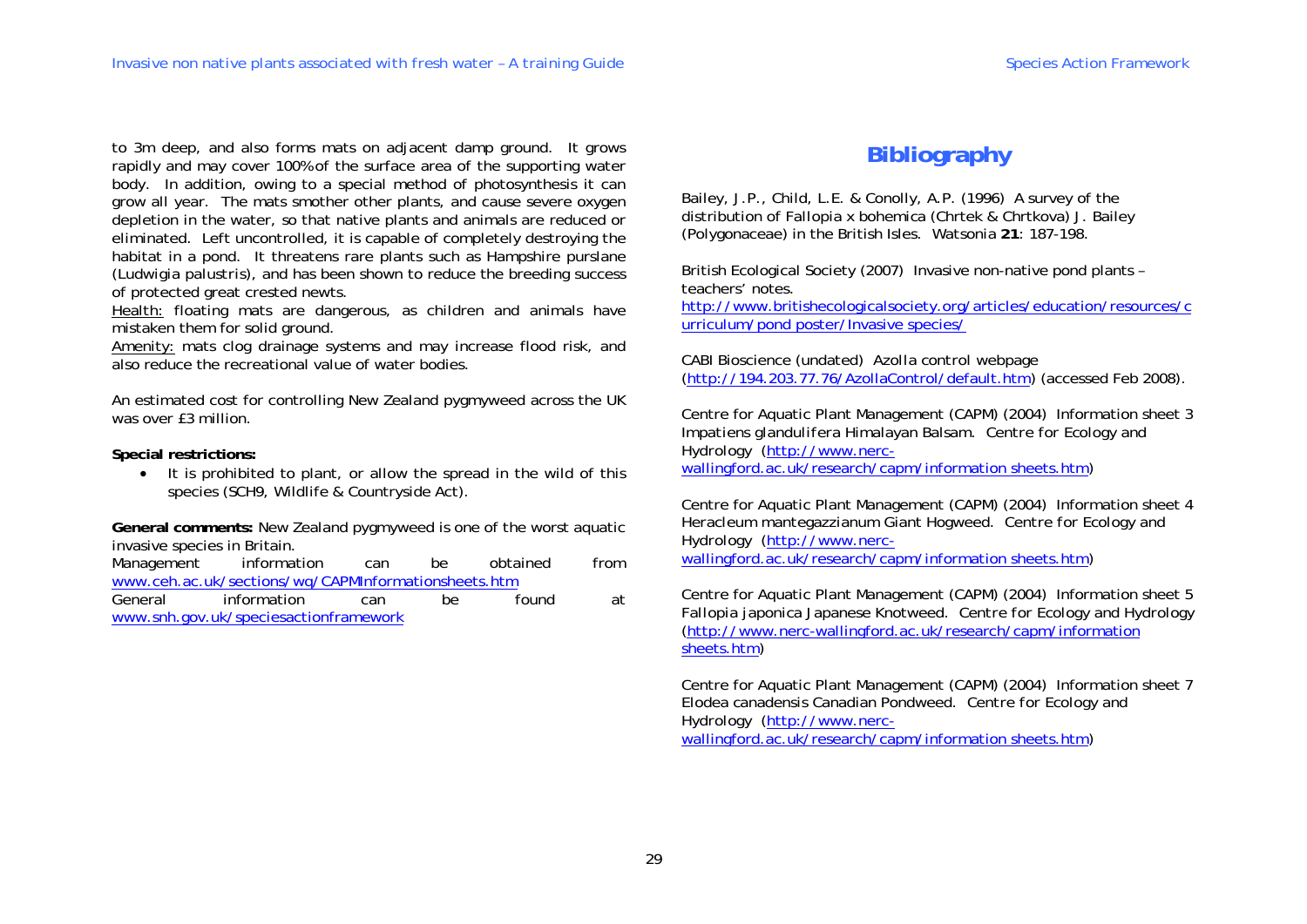Centre for Aquatic Plant Management (CAPM) (2004) Information sheet 11 *Crassula helmsii* Australian Swamp Stonecrop. *Centre for Ecology and Hydrology* (http://www.nerc-

wallingford.ac.uk/research/capm/information sheets.htm)

Centre for Aquatic Plant Management (CAPM) (2004) Information sheet 22 *Azolla filiculoides* Water Fern. *Centre for Ecology and Hydrology* (http://www.nerc-wallingford.ac.uk/research/capm/information sheets.htm)

Centre for Aquatic Plant Management (CAPM) (2004) Information sheet 23 *Lagarosiphon major* Curly Water Thyme, Curly Waterweed. *Centre for Ecology and Hydrology* (http://www.nercwallingford.ac.uk/research/capm/information sheets.htm)

Centre for Aquatic Plant Management (CAPM) (2004) Information sheet 24 *Myriophyllum aquaticum* Parrot's Feather. *Centre for Ecology and Hydrology* (http://www.nerc-

wallingford.ac.uk/research/capm/information sheets.htm)

Centre for Aquatic Plant Management (CAPM) (2004) Information sheet 25 *Elodea canadensis* Nuttall's Pondweed. *Centre for Ecology and Hydrology* (http://www.nercwallingford.ac.uk/research/capm/information sheets.htm)

Clapham, A.R., Tutin, T.G. & Moore, D.M. (1989) Flora of the British Isles (Ed 3). *Cambridge University Press*.

DEFRA (2005) Helping to prevent the spread of invasive non-native species - Horticultural code of practice. *DEFRA*  (http://www.defra.gov.uk/wildlife-countryside/non-native/pdf/nonnativecop.pdf)

Environment Agency (undated) Managing Japanese Knotweed on development sites: The Knotweed Code of Practice. *Environment*  *Agency* (http://www.environmentagency.gov.uk/subjects/conservation/840870/840941/)

Environment Agency (undated) Invasive species factsheets. *Environment Agency* (http://www.environmentagency.gov.uk/subjects/conservation/840870/840941/)

European and Mediterranean Plant Protection Organisation (EPPO) (2007) *Crassula helmsii* data sheet. *EPPO Bulletin* **37**: 225–229 (http://www.eppo.org/QUARANTINE/ias\_plants.htm)

European and Mediterranean Plant Protection Organisation (EPPO) (2007) *Hydrocotyle ranunculoides* data sheet. *EPPO Bulletin* **36**: 3-6 (http://www.eppo.org/QUARANTINE/ias\_plants.htm)

European and Mediterranean Plant Protection Organisation (EPPO) (2007) *Ludwigia peploides and L. uruguayensis (=L. grandiflora)* webpage. http://www.eppo.org/QUARANTINE/ias\_plants.htm (accessed Feb 2008)

European and Mediterranean Plant Protection Organisation (EPPO) (2008) *Eichhornia crassipes* webpage.

http://www.eppo.org/QUARANTINE/ias\_plants.htm (accessed Feb 2008)

European and Mediterranean Plant Protection Organisation (EPPO) (2008) *Pistia stratiotes* webpage.

http://www.eppo.org/QUARANTINE/ias\_plants.htm (accessed Feb 2008)

European and Mediterranean Plant Protection Organisation (EPPO) (undated) *Fallopia japonica* draft data sheet. (http://www.eppo.org/QUARANTINE/ias\_plants.htm)

European and Mediterranean Plant Protection Organisation (EPPO) (undated) *Impatiens glandulifera* draft data sheet. (http://www.eppo.org/QUARANTINE/ias\_plants.htm)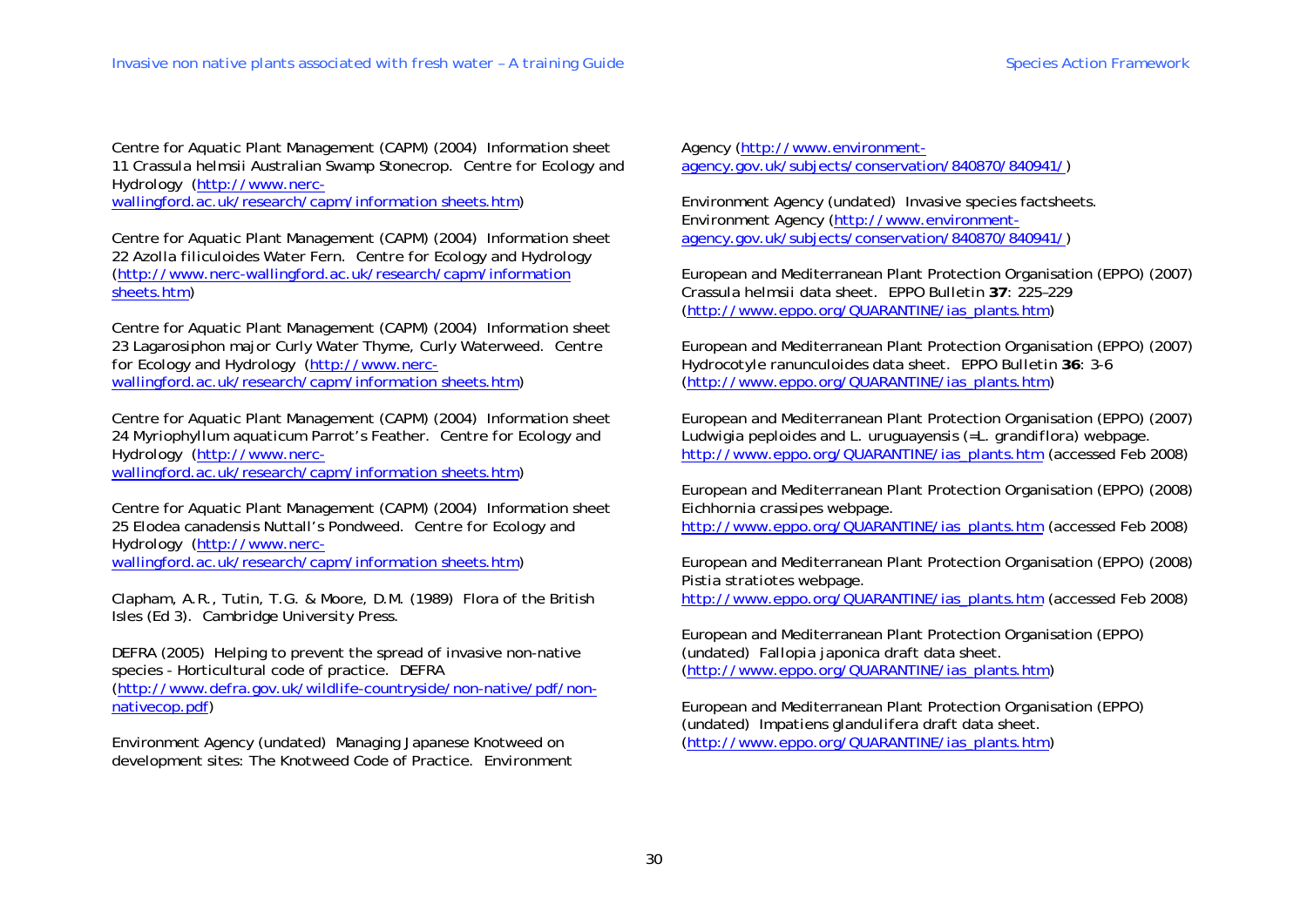European and Mediterranean Plant Protection Organisation (EPPO) (undated) *Cabomba caroliniana* draft data sheet. (http://www.eppo.org/QUARANTINE/ias\_plants.htm)

European and Mediterranean Plant Protection Organisation (EPPO) (undated) *Heracleum mantegazzianum* draft data sheet. (http://www.eppo.org/QUARANTINE/ias\_plants.htm)

Garrard, I. & Streeter, D.T. (1998) The Wild Flowers of the British Isles. *Midsummer Books*.

Global Invasive Species Database *Eichhornia crassipes* webpage. Invasive Species Specialist Group, IUCN (http://www.issg.org/database/species/ecology.asp?si=70&fr=1&sts=) (accessed Feb 2008)

Global Invasive Species Database *Ludwigia peruviana* webpage. Invasive Species Specialist Group, IUCN

(http://www.issg.org/database/species/ecology.asp?si=70&fr=1&sts=) (accessed Feb 2008)

Hill, M. *et al* (2005) English Nature Research Report 662: Audit of nonnative species in England. *English Nature* (http://www.englishnature.org.uk/pubs/publication/PDF/662.pdf)

Holmes, N. (2004) A Guide to Identifying British River Plants. *Training document*.

Invasive Plant Atlas of New England (undated) *Pistia stratiotes*  webpage. *University of Connecticut* (http://nbii-

nin.ciesin.columbia.edu/ipane/icat/browse.do?specieId=125) (accessed Feb 2008).

Invasive Plant Atlas of New England (undated) *Eichhornia crassipes*  webpage. *University of Connecticut* (http://nbii-

nin.ciesin.columbia.edu/ipane/icat/browse.do?specieId=124) (accessed Feb 2008).<br>Newman, J. *et al* (2003) Guidance for the control of invasive weeds in or near water. *Environment Agency* (http://www.environment-agency.gov

Non-Native Species Secreteriat (NNSS) (undated) Australian Swamp Stonecrop webpage.<br>http://www.nonnativespecies.org/01\_Fact\_File/05\_Fact\_Sheets/

(accessed Feb 2008).<br>
Non-Native Species Secreteriat (NNSS) (undated) Curly Water Weed<br>
webpage.<br>
<u>http://www.nonnativespecies.org/01\_Fact\_File/05\_Fact\_Sheets/</u><br>
(accessed Feb 2008).

Non-Native Species Secreteriat (NNSS) (undated) Floating Pennywort<br>webpage.<br>http://www.nonnativespecies.org/01\_Fact\_File/05\_Fact\_Sheets/<br>(accessed Feb 2008).

Non-Native Species Secreteriat (NNSS) (undated) Giant Hogweed<br>webpage.<br>http://www.nonnativespecies.org/01\_Fact\_File/05\_Fact\_Sheets/

(accessed Feb 2008). Non-Native Species Secreteriat (NNSS) (undated) Himalayan Balsam

webpage.<br>http://www.nonnativespecies.org/01\_Fact\_File/05\_Fact\_Sheets/<br>(accessed Feb 2008).

Non-Native Species Secreteriat (NNSS) (undated) Japanese Knotweed webpage.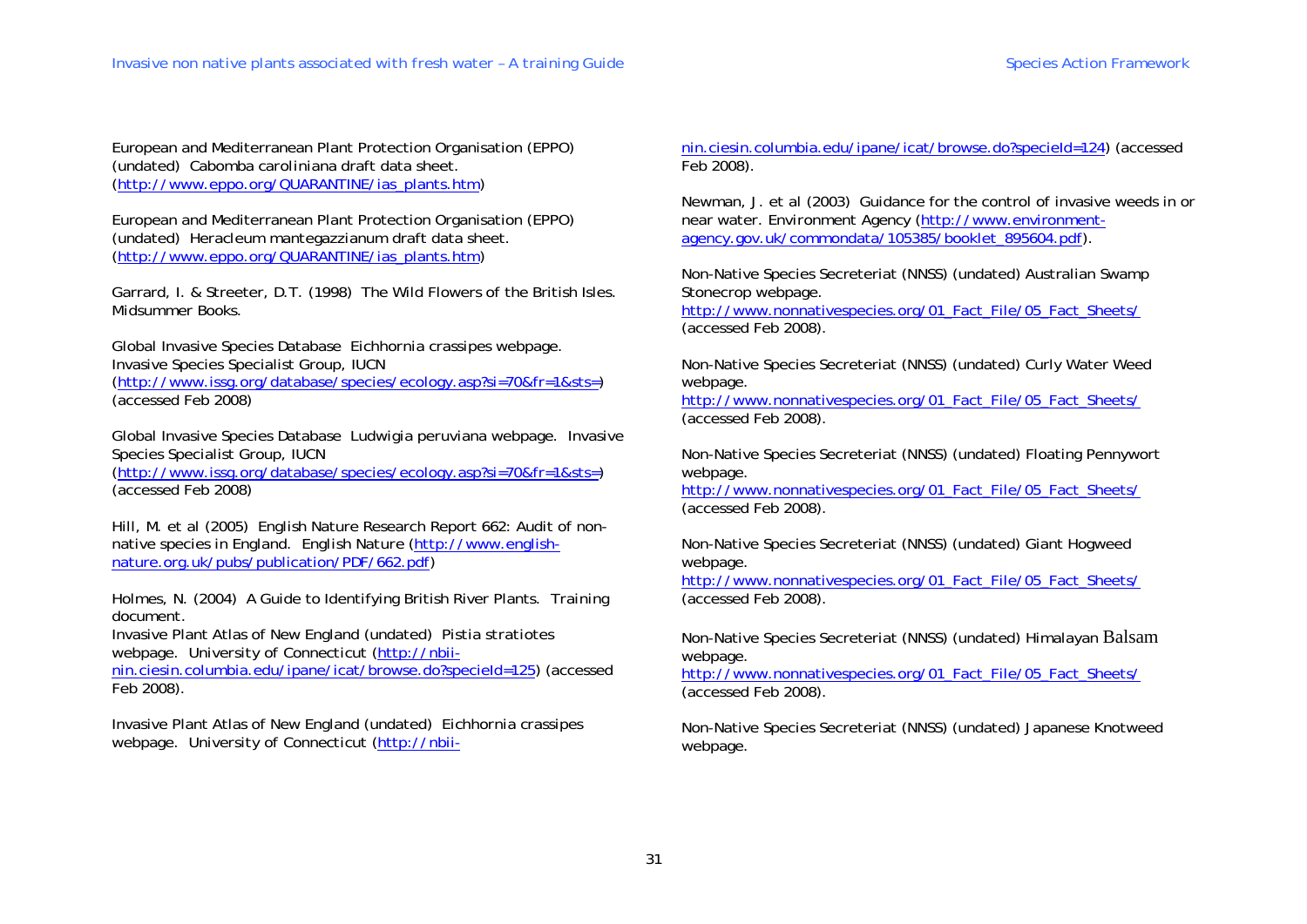http://www.nonnativespecies.org/01\_Fact\_File/05\_Fact\_Sheets/ (accessed Feb 2008).

Non-Native Species Secreteriat (NNSS) (undated) Water Fern webpage. http://www.nonnativespecies.org/01\_Fact\_File/05\_Fact\_Sheets/ (accessed Feb 2008).

Non-Native Species Secreteriat (NNSS) (undated) Water Primrose webpage.

http://www.nonnativespecies.org/01\_Fact\_File/05\_Fact\_Sheets/ (accessed Feb 2008).

Plantlife (2005) Top 20 alien invasive plants which threaten the UK's flora. *Plantlife* website

(http://www.plantlife.org.uk/uk/assets/campaigning-forchange/invasive-plants/Top-20-most-threatening-invasive-species.pdf)

Preston, C.D. & Croft, J.M. (1997) Aquatic plants in Britain and Ireland. *Botanical Society of the British Isles (BSBI)*.

Preston, C.D., Pearman, D.A. & Dines, T.D. (eds) (2002) New Atlas of the British and Irish Flora. *Oxford University Press.* 

Rich, T.C.G. & Jermy, A.C. (1998) Plant Crib 1998. *Botanical Society of the British Isles (BSBI)*.

Rose, F. & O'Reilly, C. (2006) The Wild Flower Key - How to identify wild flowers, trees and shrubs in Britain and Ireland. *Frederick Warne & Co Ltd*.

Royal Botanic Gardens, Kew (2003) Invasive species and the changing flora of the UK*. Royal Botanic Garden, Kew* (http://www.kew.org/ksheets/pdfs/t4invasive\_species.pdf).

Scottish Executive (2005) The Wildlife and Countryside Act 1981 (Variation of Schedule) (Scotland) Order 2005. *The Stationery Office.*

SEERAD (2006) Consultation on proposals to amend Schedule 9 and the use of an order made under Section 14A of the Wildlife and Countryside Act 1981. *SEERAD*

Sell, P. & Murrell, G. (1996) Flora of Great Britain and Ireland, Volume 5: Butomaceae – Orchidaceae. *Cambridge University Press*.

SEPA (2008) SEPA Technical Guidance Note: On-site management of Japanese Knotweed and associated contaminated soils. *SEPA* (http://www.sepa.org.uk/pdf/guidance/waste/Japanese\_Knotweed1.4. pdf)

Simpson, D.A. (1984) A short history of the introduction and spread of *Elodea* Michx in the British Isles. *Watsonia* **15**: 1-9. Simpson, D.A. (1986) Taxonomy of *Elodea* Michx in the British Isles. *Watsonia* **16**: 1-14.

Simpson, D.A. (1988) Phenotypic plasticity of *Elodea nuttallii* (Planch.) H. St John and *Elodea Canadensis* Michx in the British Isles. *Watsonia*  **17**: 121-132.

Stace, C. (1997) New Flora of the British Isles (Ed 2). *Cambridge University Press*.

TCM (R&D) (undated) Creeping Water Primrose webpage.

(http://www.t-c-m-rd.co.uk/invasive-weeds/water-primrose/) (accessed Feb 2008).

Tutin, T.G. (1980) Umbellifers of the British Isles. *Botanical Society of the British Isles (BSBI)*.

Wade, M. (1986) Aquatic Plants – A Guide to Recognition*. ICI Professional Products*.